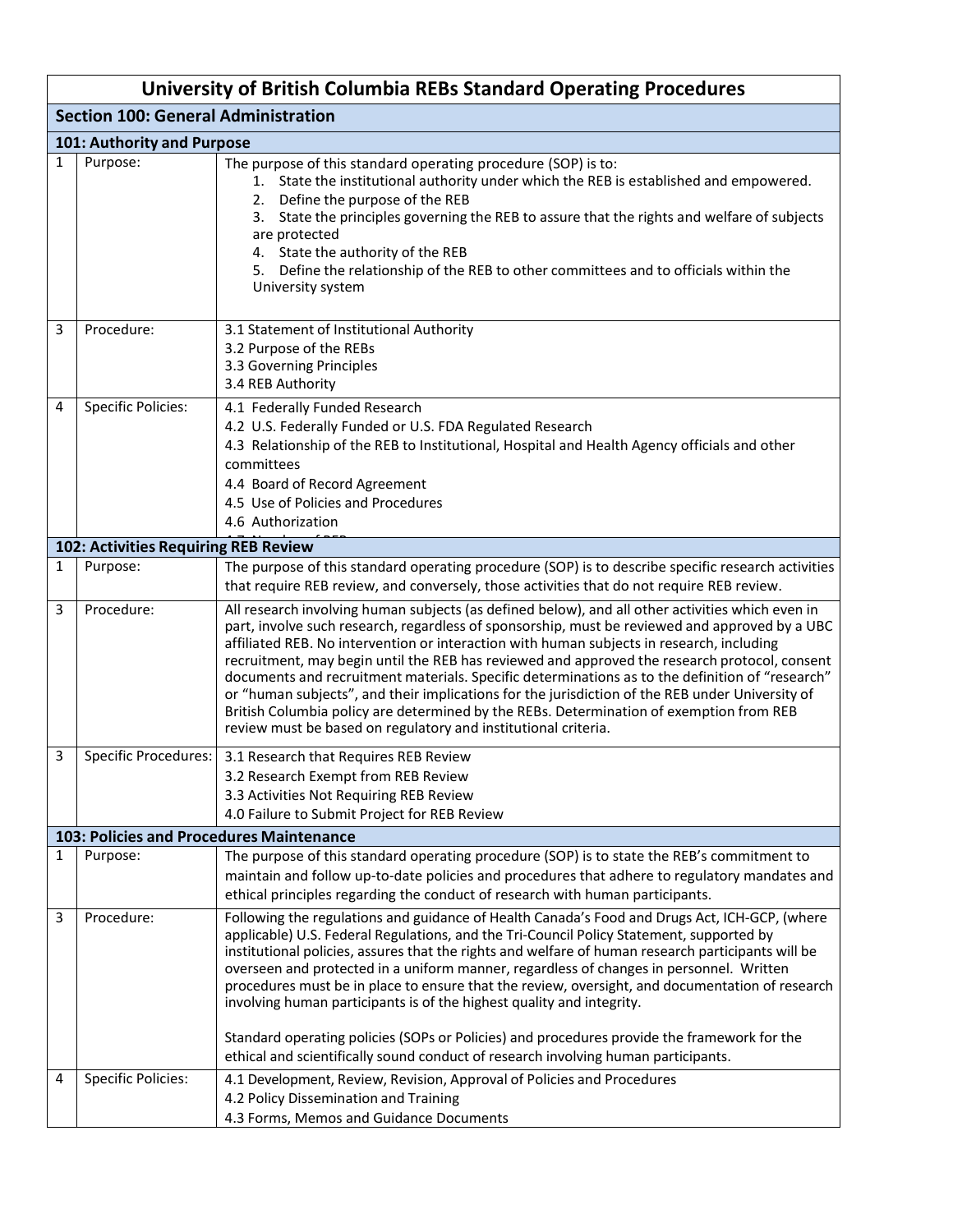|   | 104: Training and Management of REB Members and Office Personnel |                                                                                                                                                                                                                                                                                                                                                                                                                                                                                                                                |  |
|---|------------------------------------------------------------------|--------------------------------------------------------------------------------------------------------------------------------------------------------------------------------------------------------------------------------------------------------------------------------------------------------------------------------------------------------------------------------------------------------------------------------------------------------------------------------------------------------------------------------|--|
| 1 | Purpose:                                                         | This policy describes training and education for REB members and staff.                                                                                                                                                                                                                                                                                                                                                                                                                                                        |  |
| 3 | Procedure:                                                       | REB members, Office Personnel, and others charged with responsibility for reviewing, approving,<br>and overseeing human participant research should receive detailed training in the regulations,<br>guidelines, ethics, and policies applicable to human participant research. Such training is fully<br>supported by the management of the REB.<br>Adequate training of REB members and REB Office Personnel is critical if the REB is to fulfill its<br>mandate to protect the rights and welfare of research participants. |  |
| 4 | <b>Specific Policies:</b>                                        | 4.1 Training and Education - REB Members<br>4.2 Training and Education - REB Office Personnel<br>4.3 Documentation of Training and Education                                                                                                                                                                                                                                                                                                                                                                                   |  |
|   | 105: Management of REB Office Personnel                          |                                                                                                                                                                                                                                                                                                                                                                                                                                                                                                                                |  |
| 1 | Purpose:                                                         | The purpose of this standard operating procedure (SOP) is to describe management policies and<br>procedures to promote the long-term commitment of REB Office Personnel and ensure the efficie<br>and effective administration and enforcement of REB decisions.                                                                                                                                                                                                                                                               |  |
| 3 | Procedure:                                                       | REB Office Personnel provide consistency, expertise, and administrative support to the REB, and<br>serve as a daily link between the REB and the research community. REB Office Personnel are the<br>most vital component in the effective operation and enforcement of the University of British<br>Columbia human participants protection program, thus the highest level of professionalism and<br>integrity on the part of the REB Office Personnel is expected.                                                           |  |
| 3 | <b>Specific Procedures:</b>                                      | 3.1 Job Descriptions<br>3.2 Responsibilities<br>3.3 Hiring and terminating REB Office Personnel<br>3.4 Delegation of Authority or Responsibility<br>3.5 Performance Evaluations and Documentation<br>3.6 Periodic Evaluation of REB Office Human Resource Needs                                                                                                                                                                                                                                                                |  |
|   |                                                                  | 106a: Conflicts of Interest - REB Members and REB Office Personnel                                                                                                                                                                                                                                                                                                                                                                                                                                                             |  |
| 1 | Purpose:                                                         | The purpose of this standard operating procedure (SOP) is to outline concerns of possible conflict<br>of interest (COI) for REB members, REB Chairs, and REB Office Personnel. This extends to<br>consultants who are not REB members but may be asked to review a project because of their<br>expertise.                                                                                                                                                                                                                      |  |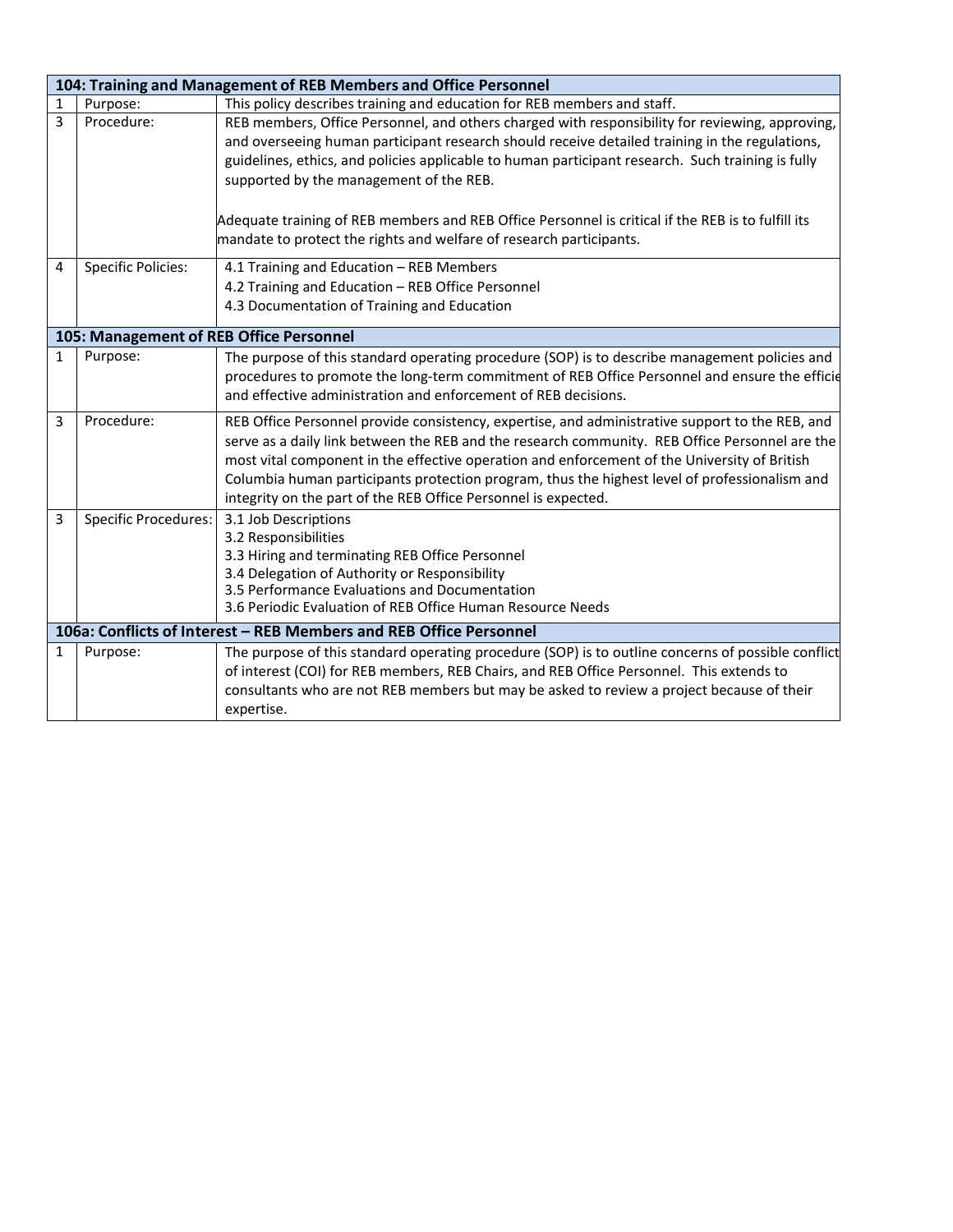| 3 | Procedure:                                | COI (real, potential or perceived) arise when an individual in a position of trust has competing                                                                                                                                                                                                                                        |
|---|-------------------------------------------|-----------------------------------------------------------------------------------------------------------------------------------------------------------------------------------------------------------------------------------------------------------------------------------------------------------------------------------------|
|   |                                           | professional or personal interests. Such competing interests may influence his or her professional<br>judgment, objectivity and independence and can potentially influence the outcome of a decision,<br>for personal benefit. A COI may exist even if no unethical or improper act results from the<br>conflict.                       |
|   |                                           | In the environment of research, openness and honesty are indicators of integrity and<br>responsibility, characteristics that promote quality research and can only strengthen the research<br>process. Therefore, conflicts should be eliminated when possible and effectively managed and<br>disclosed when they cannot be eliminated. |
|   |                                           | REBs should identify and manage COI to maintain the public confidence and trust and to<br>maintain the independence and integrity of the ethics review. If a COI cannot be avoided,<br>procedures should be in place to mitigate the conflict.                                                                                          |
|   |                                           | The REB must be perceived to be fair and impartial, immune from pressure either by the sponsor,<br>affiliated organizations or the Researchers whose research is being reviewed, or by other<br>professional and/or non-professional sources.                                                                                           |
|   |                                           | The standard that guides decisions about determining COI is whether an independent observer<br>could reasonably question whether the individual's actions or decisions are based on factors<br>other than the rights, welfare and safety of the participants.                                                                           |
|   |                                           | Pursuant to UBC Policy 97, the Conflict of Interest Committee has the authority to determine<br>when conflicts of interest exist as defined by UBC Institutional Policy and to impose and<br>enforce disciplinary action in the event that COI is not disclosed.                                                                        |
| 3 | <b>Specific Procedures:</b>               | 3.1 REB Reviewer Assignment                                                                                                                                                                                                                                                                                                             |
|   |                                           | 3.2 Full Board Meeting                                                                                                                                                                                                                                                                                                                  |
|   |                                           | 3.3 Delegated Review                                                                                                                                                                                                                                                                                                                    |
|   |                                           | 3.4 REB Chair<br>3.5 REB Office Personnel                                                                                                                                                                                                                                                                                               |
|   |                                           | 3.6 External Ad Hoc Advisors                                                                                                                                                                                                                                                                                                            |
|   |                                           | 3.7 Documentation                                                                                                                                                                                                                                                                                                                       |
|   |                                           | 3.8 Education and Training in Conflicts of Interest                                                                                                                                                                                                                                                                                     |
|   | 106b: Conflicts of Interest - Researchers |                                                                                                                                                                                                                                                                                                                                         |
| 1 | Purpose:                                  | The purpose of this standard operating procedure (SOP) is to outline concerns of possible conflict<br>of interest (COI) for UBC Researchers and research staff engaged in human participant research,<br>and the requirements and procedures for disclosure and managing COI.                                                           |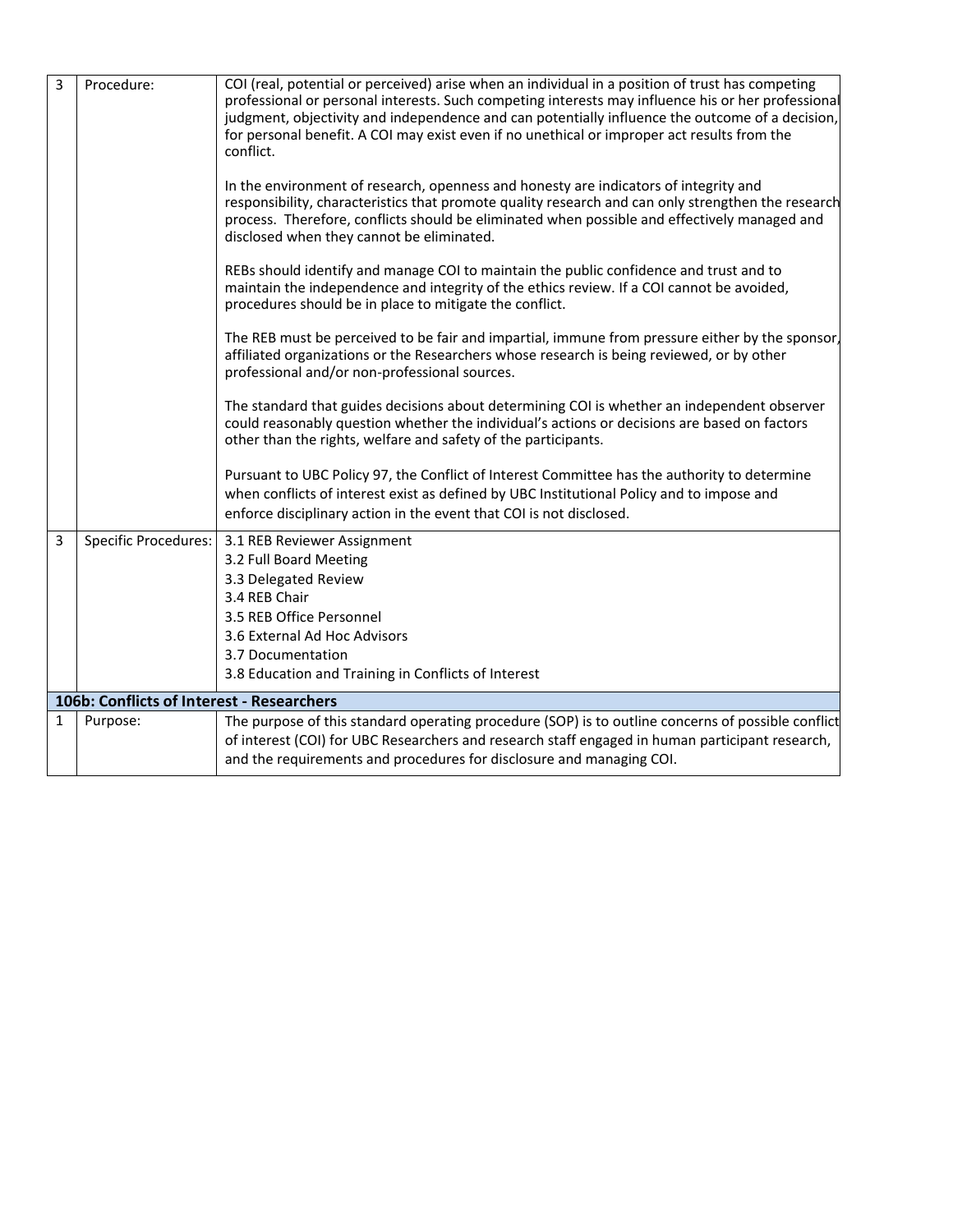| 3 | Procedure:                                 | COI (real, potential or perceived) arise when an individual in a position of trust has competing<br>professional or personal interests. Such competing interests may influence his or her professional<br>judgment, objectivity and independence and can potentially influence the outcome of a decision,<br>for personal benefit. A COI may exist even if no unethical or improper act results from the<br>conflict.                                                                                                                          |
|---|--------------------------------------------|------------------------------------------------------------------------------------------------------------------------------------------------------------------------------------------------------------------------------------------------------------------------------------------------------------------------------------------------------------------------------------------------------------------------------------------------------------------------------------------------------------------------------------------------|
|   |                                            | Researchers are subject to the University of British Columbia's Policy 97 on Conflict of Interest<br>and Conflict of Commitment. Researchers must disclose in the RISe application the existence of<br>any potential, actual, or apparent COI. Researchers and research staff should identify and<br>manage COI to maintain the public confidence and trust and to maintain the independence and<br>integrity of the research process. If a COI cannot be avoided, procedures should be in place to<br>manage and/or to mitigate the conflict. |
|   |                                            | This SOP is not intended to prohibit Researcher relationships with companies; however, the REB<br>should ensure that participant protection, the integrity of the ethics review, and the conduct of<br>the research are not jeopardized by an unidentified and unmanaged COI. REBs should identify<br>and manage COI to maintain the public confidence and trust and to maintain the independence<br>and integrity of the ethics review. If a COI cannot be avoided, procedures should be in place to<br>mitigate the conflict.                |
|   |                                            | The REB is responsible for determining whether the disclosed COI is likely to affect or appear to<br>affect the design, conduct, or reporting of the research. The REB must be perceived to be fair and<br>impartial, immune from pressure either by the sponsor, affiliated organizations or the<br>Researchers whose research is being reviewed, or by other professional and/or nonprofessional<br>sources.                                                                                                                                 |
|   |                                            | The standard that guides decisions about determining COI is whether an independent observer<br>could reasonably question whether the individual's actions or decisions are based on factors<br>other than the rights, welfare and safety of the participants.                                                                                                                                                                                                                                                                                  |
| 3 | Specific Procedures:                       | 3.1 Researcher Disclosure of Conflicts of Interest<br>3.2 REB Review of Researcher Conflicts of Interest                                                                                                                                                                                                                                                                                                                                                                                                                                       |
|   | 106c: Conflicts of Interest - Organization |                                                                                                                                                                                                                                                                                                                                                                                                                                                                                                                                                |
| 1 | Purpose:                                   | The purpose of this standard operating procedure (SOP) is to outline potential Conflicts of<br>Interest (COI) in the relationship between the organization (the University of British Columbia)<br>establishing the Research Ethics Board (REB) and the REB itself, and the requirements and<br>procedures for disclosure and for managing potential COI within this relationship.                                                                                                                                                             |
| 3 | Procedure:                                 | Organizational policies should address the roles, responsibilities and process for identifying,<br>eliminating, minimizing or otherwise managing COI relevant to research, including disclosure to<br>REBs. Management of COI includes, but is not limited to, prevention, evaluation, disclosure and<br>the application of appropriate remedies as defined by the organization.                                                                                                                                                               |
|   |                                            | The REB must be fair and impartial, immune from pressure by the sponsor, the parent<br>organization and the Researchers whose research is submitted for review. In the interest of<br>public trust and the integrity of the ethics review, the REB must act independently from its<br>parent organization, and avoid or manage real or apparent COI. The organization must respect<br>the autonomy of the REB and ensure that the REB has the appropriate financial and<br>administrative independence to fulfill its primary duties.          |
|   |                                            | The standard that should guide decisions about determining conflicting interests is whether an<br>independent observer could reasonably question whether the REB actions or decisions could be<br>based on factors other than the rights, welfare, and safety of the research participants.                                                                                                                                                                                                                                                    |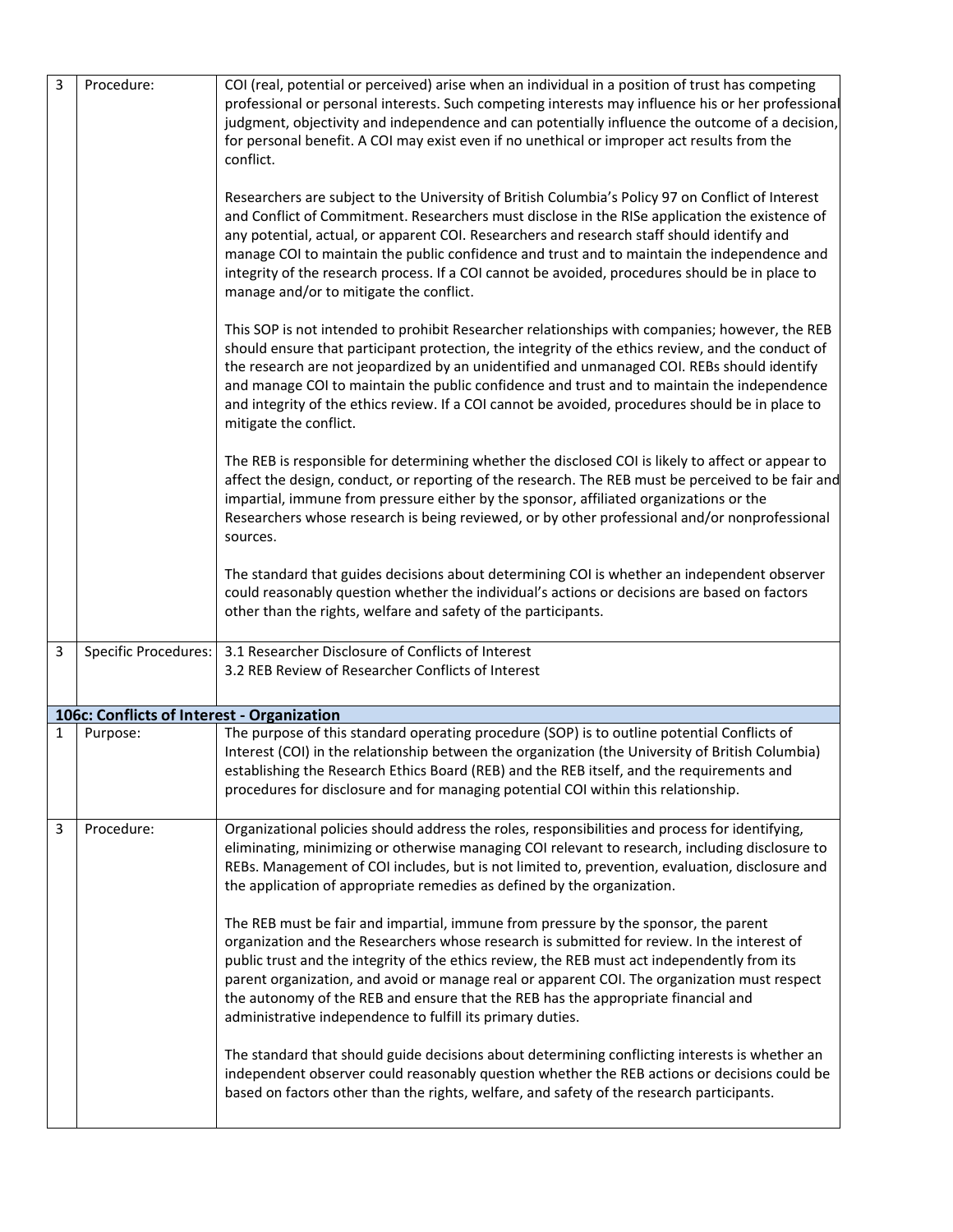| 3            |                             | Specific Procedures:   3.1 Disclosure of Conflicts of Interest<br>3.2 Management of Conflicts of Interest                                                                                                                                                                                                                                                                                                                                                                                                                                                                                                                                                                                                                                                                                                                                                                                                                                                                                                                                                                                                                                                                                                                                                                                                                                                                                                                                                                                                                                                                                                                                                                                                                                                                                                                                                                                                                                                                                       |
|--------------|-----------------------------|-------------------------------------------------------------------------------------------------------------------------------------------------------------------------------------------------------------------------------------------------------------------------------------------------------------------------------------------------------------------------------------------------------------------------------------------------------------------------------------------------------------------------------------------------------------------------------------------------------------------------------------------------------------------------------------------------------------------------------------------------------------------------------------------------------------------------------------------------------------------------------------------------------------------------------------------------------------------------------------------------------------------------------------------------------------------------------------------------------------------------------------------------------------------------------------------------------------------------------------------------------------------------------------------------------------------------------------------------------------------------------------------------------------------------------------------------------------------------------------------------------------------------------------------------------------------------------------------------------------------------------------------------------------------------------------------------------------------------------------------------------------------------------------------------------------------------------------------------------------------------------------------------------------------------------------------------------------------------------------------------|
|              | 107: Signatory Authority    |                                                                                                                                                                                                                                                                                                                                                                                                                                                                                                                                                                                                                                                                                                                                                                                                                                                                                                                                                                                                                                                                                                                                                                                                                                                                                                                                                                                                                                                                                                                                                                                                                                                                                                                                                                                                                                                                                                                                                                                                 |
| $\mathbf{1}$ | Purpose:                    | The purpose of this standard operating procedure (SOP) is to describe who has the authority to<br>sign documents on behalf of the REB and describes the responsibilities of such individuals, and<br>circumstances under which signing authority may be delegated.                                                                                                                                                                                                                                                                                                                                                                                                                                                                                                                                                                                                                                                                                                                                                                                                                                                                                                                                                                                                                                                                                                                                                                                                                                                                                                                                                                                                                                                                                                                                                                                                                                                                                                                              |
| 3            | Procedure:                  | The REB Chair or designee is authorized to sign any and all documents in connection with the<br>review and approval of research projects involving the use of humans as participants, which<br>have been reviewed and approved pursuant to REB policies and procedures, and upon decision<br>of the REB. Implementation shall be the responsibility of the REB Chair and REB Manager.<br>REBs are accountable for their activities and decisions, and appropriate controls must be<br>applied to ensure that documentation related to REB review and approval of research are<br>signed by a person or persons having the appropriate authority to do so.                                                                                                                                                                                                                                                                                                                                                                                                                                                                                                                                                                                                                                                                                                                                                                                                                                                                                                                                                                                                                                                                                                                                                                                                                                                                                                                                       |
| 3            | <b>Specific Procedures:</b> | 3.1 Authorization and Delegation of Signing Authority<br>3.2 Results of REB Reviews, Decisions and Other Correspondence with the Researcher<br>3.3 Correspondence with External Agencies                                                                                                                                                                                                                                                                                                                                                                                                                                                                                                                                                                                                                                                                                                                                                                                                                                                                                                                                                                                                                                                                                                                                                                                                                                                                                                                                                                                                                                                                                                                                                                                                                                                                                                                                                                                                        |
|              |                             | 108: Uses and Disclosures of Personal Information (PI)                                                                                                                                                                                                                                                                                                                                                                                                                                                                                                                                                                                                                                                                                                                                                                                                                                                                                                                                                                                                                                                                                                                                                                                                                                                                                                                                                                                                                                                                                                                                                                                                                                                                                                                                                                                                                                                                                                                                          |
| 1            | Purpose:                    | The purpose of this standard operating procedure (SOP) is to describe the safeguards to<br>protect the privacy of personal information, defined by the B.C. Freedom of Information and<br>Protection of Privacy Act as "recorded information about an identifiable individual other than<br>contact information", disclosed to the REB by faculty, staff and students of the various covered<br>entities of the University of British Columbia.<br>The SOP provides guidance for the protection of information that:<br>Is disclosed to the REB for the purposes of ethical review<br>Arises during the review and approval processes, or<br>Is related to the operation of the REB itself.<br>$\bullet$                                                                                                                                                                                                                                                                                                                                                                                                                                                                                                                                                                                                                                                                                                                                                                                                                                                                                                                                                                                                                                                                                                                                                                                                                                                                                        |
| 3            | Procedure:                  | It is the policy of the Office of Research Ethics at the University of British Columbia that personal<br>information (PI) will be used and disclosed in a manner that respects individual's rights to<br>privacy, and in accordance with federal and provincial privacy regulations and applicable laws.<br>The Researcher is responsible for submitting information to the REB and to the participant<br>regarding the nature of the PI (including personal health information (PHI)) that will be collected<br>for the research, including the manner in which it is identified, collected, accessed, used,<br>disclosed, retained, disposed of and protected.<br>The University of British Columbia's Office of the University Counsel is responsible for providing<br>Researchers and research staff with guidance on privacy policies and regulations.<br>Privacy is a fundamental value that is essential for the protection and promotion of human<br>dignity. Breaches in privacy and confidentiality may cause harm to individuals or groups of<br>individuals. Hence, PI must be collected, used and disclosed in a manner that respects a research<br>participant's right to privacy, and in accordance with applicable federal and provincial privacy<br>regulations.<br>Privacy regulations permit the use and the limited disclosure of PI for research purposes as long<br>as certain requirements are met. One of the key ethical challenges for the health research<br>community is in protecting appropriately the privacy and confidentiality of PI used for research<br>purposes. The REB plays an important role in balancing the need for research against the risk of<br>the infringement of privacy and in minimizing invasions of privacy for research participants.<br>Individuals should be protected from any harm that may be caused by the unauthorized use of<br>their PI and they should expect that their rights to privacy and confidentiality are respected. |
| 3            | <b>Specific Procedures:</b> | 3.1 REB Review of Privacy Concerns<br>3.2 Receipt, Use and Disclosure of Personal Information by the REB Office                                                                                                                                                                                                                                                                                                                                                                                                                                                                                                                                                                                                                                                                                                                                                                                                                                                                                                                                                                                                                                                                                                                                                                                                                                                                                                                                                                                                                                                                                                                                                                                                                                                                                                                                                                                                                                                                                 |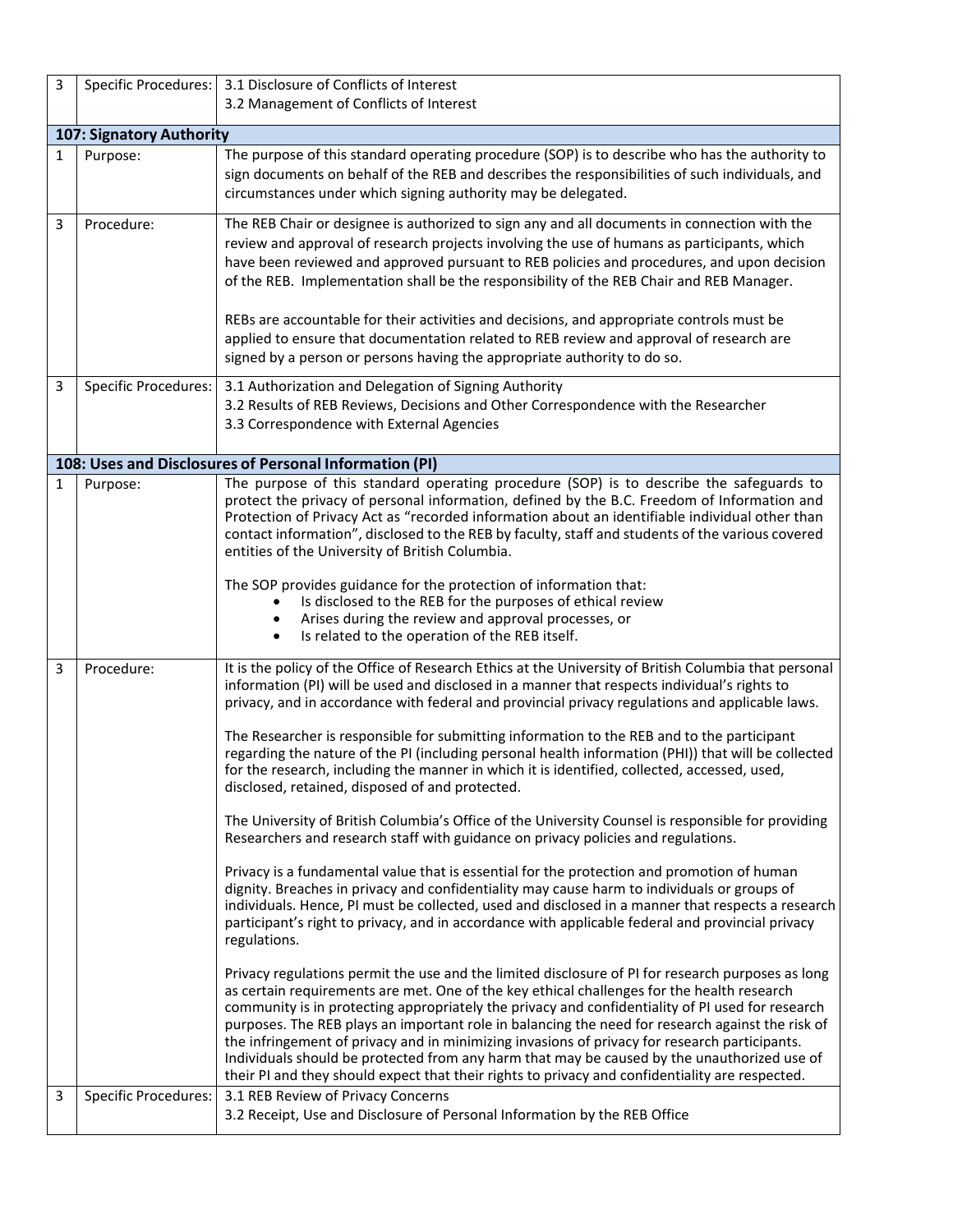|   | <b>Section 200: REB Organization</b> |                                                                                                                                                                                                                                                                                                                                                                                                                                                                                                                                                                                                                                                                                                                                                                                                                                                                                                                                                                                                                                                                                                                                                                                                                                                                                                                      |  |
|---|--------------------------------------|----------------------------------------------------------------------------------------------------------------------------------------------------------------------------------------------------------------------------------------------------------------------------------------------------------------------------------------------------------------------------------------------------------------------------------------------------------------------------------------------------------------------------------------------------------------------------------------------------------------------------------------------------------------------------------------------------------------------------------------------------------------------------------------------------------------------------------------------------------------------------------------------------------------------------------------------------------------------------------------------------------------------------------------------------------------------------------------------------------------------------------------------------------------------------------------------------------------------------------------------------------------------------------------------------------------------|--|
|   | 201: Composition of the Board        |                                                                                                                                                                                                                                                                                                                                                                                                                                                                                                                                                                                                                                                                                                                                                                                                                                                                                                                                                                                                                                                                                                                                                                                                                                                                                                                      |  |
| 1 | Purpose:                             | The purpose of this standard operating procedure (SOP) is to state the requirements for the<br>composition of the REBs responsible for reviewing research conducted under the auspices of the<br>University of British Columbia.                                                                                                                                                                                                                                                                                                                                                                                                                                                                                                                                                                                                                                                                                                                                                                                                                                                                                                                                                                                                                                                                                     |  |
| 3 | Procedure:                           | The membership of the REB will be sufficient to ensure the appropriate expertise, multi-<br>discipline backgrounds, and independence required for competent research ethics review. The<br>membership of the UBC Research Ethics Boards will include individuals with varying<br>backgrounds and appropriate professional competence to review the diverse types of protocols<br>that are received. The Board members will be qualified to ascertain the acceptability of the<br>research in terms of institutional commitments and regulations, all applicable laws, and<br>standards of professional conduct and practice pertaining to human participant protection.<br>To promote complete and adequate review of the type of research commonly reviewed by the<br>REB, the REB must include appropriate diversity; therefore, selection of members must include<br>a consideration of professional expertise (including both scientific and non-scientific) to assess<br>the research submitted for review. The membership will be diverse so selection will include<br>consideration of race, sex, cultural backgrounds, research, healthcare or professional<br>experience, organizational affiliation, and sensitivity to such issues as community attitudes to<br>assess the research submitted for review. |  |
| 3 | <b>Specific Procedures:</b>          | 3.1 Selection of REB Members<br>3.2 Composition of the REB<br>3.3 Regular REB Members<br>3.4 Alternate Members<br>3.5 REB Chair<br>3.6 Ad Hoc Advisors<br>3.7 Observers at REB Meetings                                                                                                                                                                                                                                                                                                                                                                                                                                                                                                                                                                                                                                                                                                                                                                                                                                                                                                                                                                                                                                                                                                                              |  |
|   | 202: Management of the Board         |                                                                                                                                                                                                                                                                                                                                                                                                                                                                                                                                                                                                                                                                                                                                                                                                                                                                                                                                                                                                                                                                                                                                                                                                                                                                                                                      |  |
| 1 | Purpose:                             | The purpose of this standard operating procedure (SOP) is to describe the management and<br>oversight of the REB to ensure continuity of membership and the expertise to meet guidelines,<br>regulations and institutional mandates.                                                                                                                                                                                                                                                                                                                                                                                                                                                                                                                                                                                                                                                                                                                                                                                                                                                                                                                                                                                                                                                                                 |  |
| 3 | Procedure:                           | The management of the membership of the REBs and oversight of member appointments, REB<br>related activities, communications, and other administrative details are the responsibility of the<br>Director, Research Ethics.                                                                                                                                                                                                                                                                                                                                                                                                                                                                                                                                                                                                                                                                                                                                                                                                                                                                                                                                                                                                                                                                                           |  |
| 3 | <b>Specific Procedures:</b>          | 3.1 Appointments - Regular Members and Alternates<br>3.2 Appointments - REB Chair and Co-Chair<br>3.3 Ad Hoc Advisors<br>3.4 Terms of Appointment<br>3.5 Qualifications and Training of REB Members<br>3.6 Resignations and Removals<br>3.7 Compensation<br>3.8 Liability and Coverage<br>3.9 Documentation                                                                                                                                                                                                                                                                                                                                                                                                                                                                                                                                                                                                                                                                                                                                                                                                                                                                                                                                                                                                          |  |
|   | 203: Duties of REB Members           |                                                                                                                                                                                                                                                                                                                                                                                                                                                                                                                                                                                                                                                                                                                                                                                                                                                                                                                                                                                                                                                                                                                                                                                                                                                                                                                      |  |
| 1 | Purpose:                             | The purpose of this standard operating procedure (SOP) is to describe the management and<br>oversight of the REB to ensure continuity of membership and the expertise to meet guidelines,<br>regulations and institutional mandates.                                                                                                                                                                                                                                                                                                                                                                                                                                                                                                                                                                                                                                                                                                                                                                                                                                                                                                                                                                                                                                                                                 |  |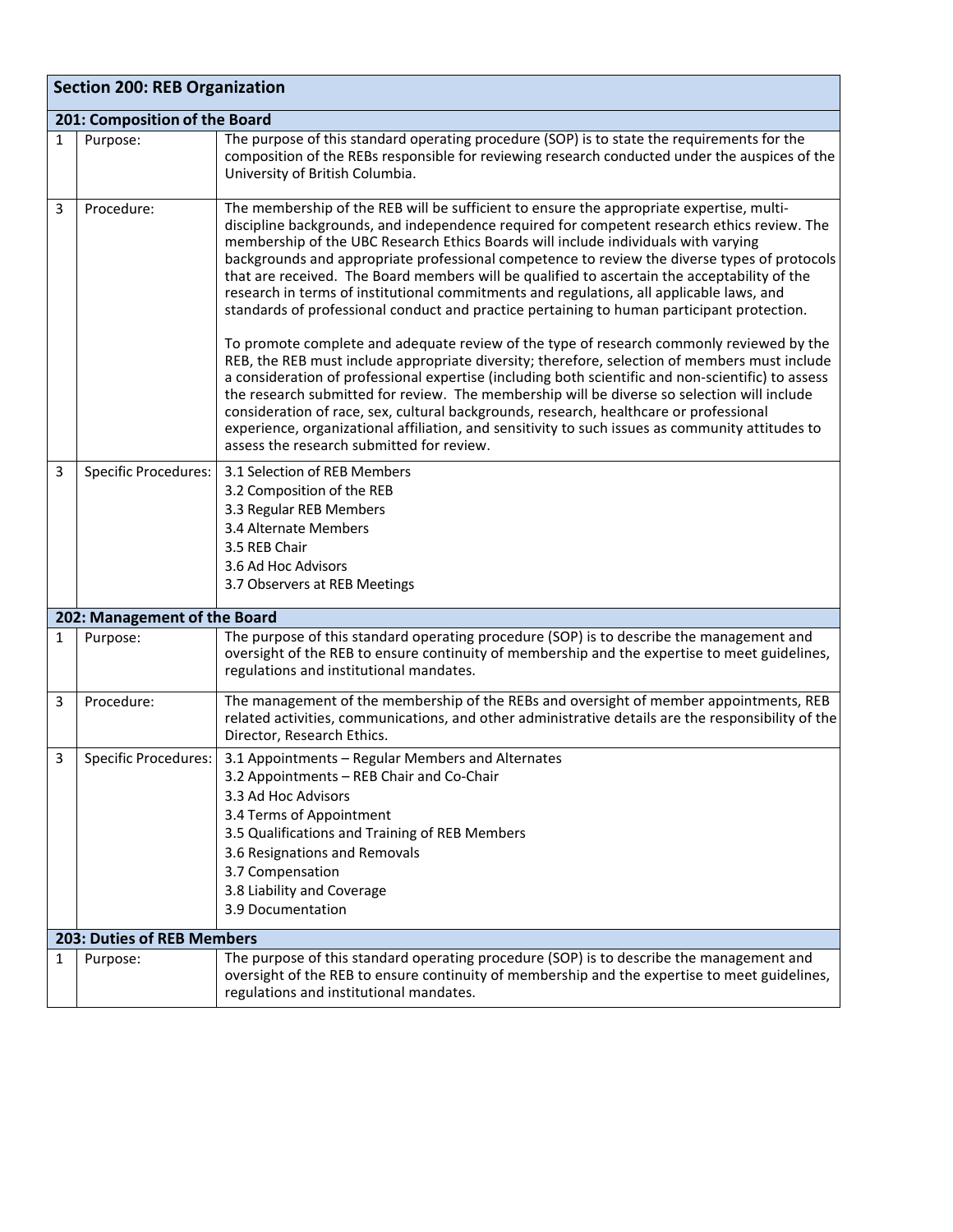| 3 | Procedure:                  | Each REB member's primary duty is the protection of the rights and welfare of the individual         |
|---|-----------------------------|------------------------------------------------------------------------------------------------------|
|   |                             | human beings that are serving as the participants of research. The reviewer must understand          |
|   |                             | that he or she is not serving on the Board to expedite the approval of research, but to serve as a   |
|   |                             | link between the investigator and the research participants. In order to fulfill his or her duties,  |
|   |                             | REB members are expected to be knowledgeable of the guidelines and regulations governing             |
|   |                             | human participants' protection and research ethics, and the policies of the University of British    |
|   |                             | Columbia, germane to human participant protection. The REB must be and must be perceived             |
|   |                             | to be fair and impartial, immune from pressure either by the institution's administration, the       |
|   |                             | investigators whose protocols are brought before it, or other professional and nonprofessional       |
|   |                             | sources.                                                                                             |
|   |                             | The REBs are appointed as University Committees. As such, the REB members serve the                  |
|   |                             | University of British Columbia as a whole, rather than a particular school, department or            |
|   |                             | hospital. Therefore, members must not allow their own interests or that of their departments or      |
|   |                             | schools to supersede their duty to protect the rights and welfare of research participants.          |
|   |                             |                                                                                                      |
| 3 | <b>Specific Procedures:</b> | 3.1 Attendance                                                                                       |
|   |                             | 3.2 Terms of Duty                                                                                    |
|   |                             | 3.3 Duties                                                                                           |
|   |                             | 3.4 Primary and Secondary Reviewers                                                                  |
|   |                             | 3.5 Training and Education                                                                           |
|   |                             | 3.6 Conflict of Interest                                                                             |
|   |                             | 204: REB Office Personnel Serving as REB Members                                                     |
| 1 | Purpose:                    | The purpose of this standard operating procedure (SOP) is to describe the duties of REB Office       |
|   |                             | Personnel serving as members of the Research Ethics Board (REB).                                     |
| 3 | Procedure:                  | Each REB member's primary duty is the protection of the rights and welfare of the individual         |
|   |                             | human beings who are serving as the participants of research. In order to fulfill his or her duties, |
|   |                             | REB members must be versed in regulations governing human participants' protection and               |
|   |                             | research ethics, and policies germane to human research participant protection.                      |
| 3 | <b>Specific Procedures:</b> | 3.1 Duties                                                                                           |
|   |                             | 3.2 Appointment Criteria                                                                             |
|   |                             | 3.3 Training and Education                                                                           |
|   |                             | 3.4 Conflict of Interest                                                                             |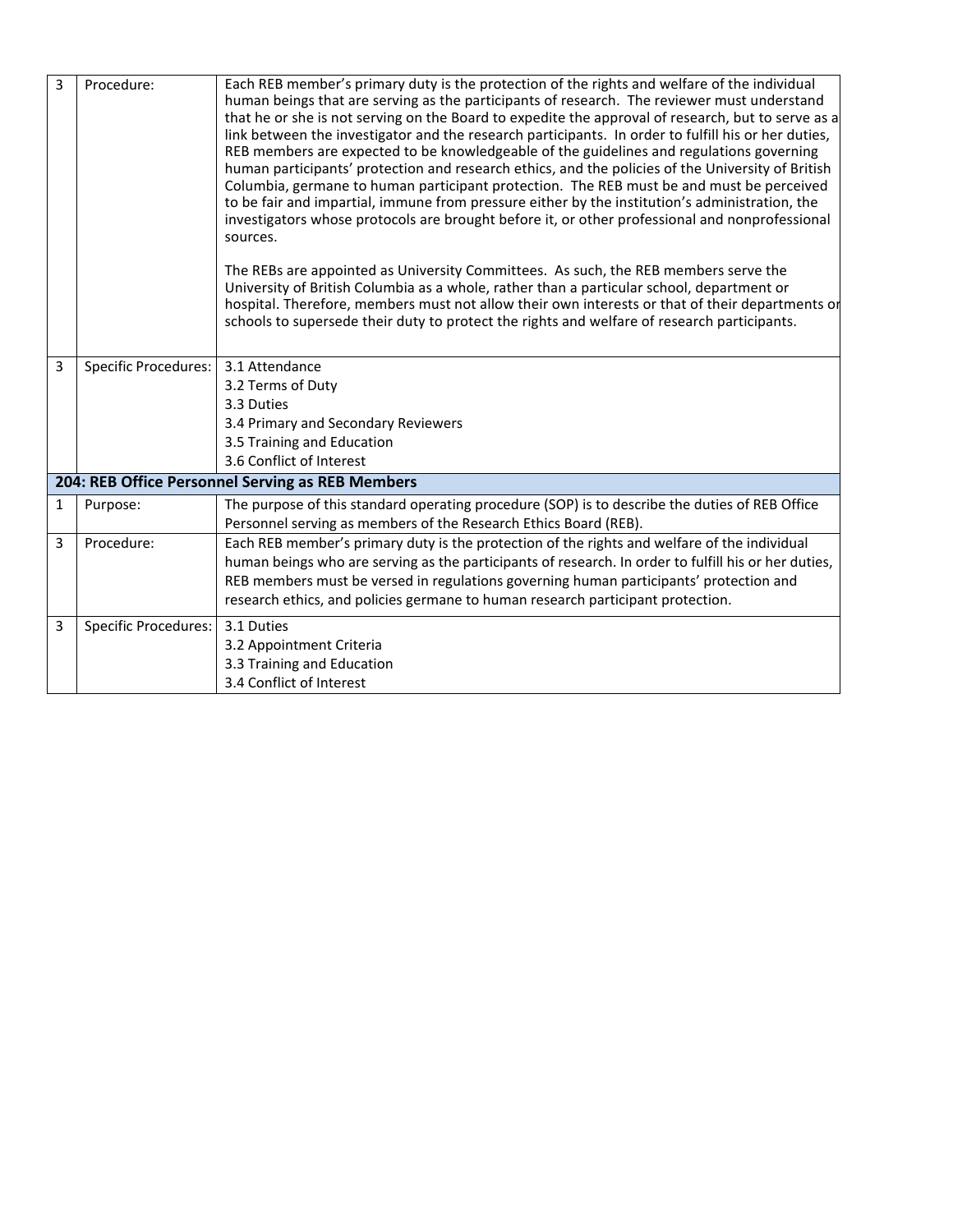|   | <b>Section 300: Functions and Operations</b> |                                                                                                                                                                                                                                                                                                                                                                                                                                                                                                                                                                                                                                                                                                                                                                                                                                                                                                                                                                                                                                                                                                                                                                                            |  |  |
|---|----------------------------------------------|--------------------------------------------------------------------------------------------------------------------------------------------------------------------------------------------------------------------------------------------------------------------------------------------------------------------------------------------------------------------------------------------------------------------------------------------------------------------------------------------------------------------------------------------------------------------------------------------------------------------------------------------------------------------------------------------------------------------------------------------------------------------------------------------------------------------------------------------------------------------------------------------------------------------------------------------------------------------------------------------------------------------------------------------------------------------------------------------------------------------------------------------------------------------------------------------|--|--|
|   | 301: Research Submission Requirements        |                                                                                                                                                                                                                                                                                                                                                                                                                                                                                                                                                                                                                                                                                                                                                                                                                                                                                                                                                                                                                                                                                                                                                                                            |  |  |
| 1 | Purpose:                                     | The purpose of this standard operating procedure (SOP) is to outline the required documents and<br>supporting information required from investigators for REB submission and review. This SOP applies to all<br>submissions including, but not limited to: applications for initial review, amendments or changes to<br>approved research and any new information.                                                                                                                                                                                                                                                                                                                                                                                                                                                                                                                                                                                                                                                                                                                                                                                                                         |  |  |
| 3 | Procedure:                                   | REB members must rely solely on the documentation submitted by investigators, or other parties for initial<br>and continuing review. Therefore, this material must provide REB members with sufficient information<br>about a study to assess if it adequately meets the REB's criteria for approval. A submitted protocol will be<br>scheduled for REB review only when the REB Office Personnel determines that the information and<br>materials submitted present an adequate description of the proposed research.<br>Each UBC-affiliated REB requires that applications for initial and continuing review of human participants<br>research be submitted using the Researcher Information System (RISe) online database.                                                                                                                                                                                                                                                                                                                                                                                                                                                              |  |  |
| 3 | Specific Procedures:                         | 3.1 Submission Requirements for Initial Review                                                                                                                                                                                                                                                                                                                                                                                                                                                                                                                                                                                                                                                                                                                                                                                                                                                                                                                                                                                                                                                                                                                                             |  |  |
|   |                                              | 3.2 Submission Requirements for Continuing Review<br>3.3 Documentation is not Adequate or Additional Information is Required                                                                                                                                                                                                                                                                                                                                                                                                                                                                                                                                                                                                                                                                                                                                                                                                                                                                                                                                                                                                                                                               |  |  |
|   |                                              | 3.4 Deadlines and Timelines                                                                                                                                                                                                                                                                                                                                                                                                                                                                                                                                                                                                                                                                                                                                                                                                                                                                                                                                                                                                                                                                                                                                                                |  |  |
|   |                                              | 3.5 REB Administration Fee                                                                                                                                                                                                                                                                                                                                                                                                                                                                                                                                                                                                                                                                                                                                                                                                                                                                                                                                                                                                                                                                                                                                                                 |  |  |
|   | 302: REB Meeting Administration              |                                                                                                                                                                                                                                                                                                                                                                                                                                                                                                                                                                                                                                                                                                                                                                                                                                                                                                                                                                                                                                                                                                                                                                                            |  |  |
| 1 | Purpose:                                     | The purpose of this standard operating procedure (SOP) is to provide the framework to ensure<br>that REB meetings are conducted and documented in a consistent manner in order to meet<br>regulatory and institutional requirements.                                                                                                                                                                                                                                                                                                                                                                                                                                                                                                                                                                                                                                                                                                                                                                                                                                                                                                                                                       |  |  |
| 3 | Procedure:                                   | Except when a delegated review procedure is used, the REB must review proposed research at<br>convened Full Board meetings at which a quorum is present. The UBC REBs will generally meet<br>at least 12 times a year or at some other frequency as determined by the REB Chairs.<br>The REB meeting agenda provides the meeting content and establishes a sequence of review. It<br>also provides an overview of all items that have been previously (i.e., during the preceding time<br>between REB meetings) reviewed and approved by delegated review procedures, a list of items<br>that are pending review by the Full Board, and assigned reviewer(s) for each of those items.<br>Information documented in the REB meeting agenda provides the foundation for the REB<br>meeting minutes.<br>The REB meeting minutes document the actions that occur during an REB meeting. The minutes<br>should enable a reader who was not present at the REB meeting to determine how and with<br>what justification the REB arrived at its decisions. They should also provide the REB itself with<br>sufficient detail to help it reconstruct its discussions at a later date, if necessary. |  |  |
| 3 | Specific Procedures:                         | 3.1 Quorum<br>3.2 Agenda Preparation<br>3.3 Primary and Secondary Reviewers<br>3.4 Prior to the REB Meeting<br>3.5 Meeting Minute Preparation<br>3.6 Meeting Minute Approval<br>3.7 Documentation<br>3.8 Approval by Consensus                                                                                                                                                                                                                                                                                                                                                                                                                                                                                                                                                                                                                                                                                                                                                                                                                                                                                                                                                             |  |  |
|   |                                              | 303: Administrative Review and Distribution of Materials                                                                                                                                                                                                                                                                                                                                                                                                                                                                                                                                                                                                                                                                                                                                                                                                                                                                                                                                                                                                                                                                                                                                   |  |  |
| 1 | Purpose:                                     | The purpose of this standard operating procedure (SOP) is to describe the requirements for<br>document pre-review and distribution prior to REB review.                                                                                                                                                                                                                                                                                                                                                                                                                                                                                                                                                                                                                                                                                                                                                                                                                                                                                                                                                                                                                                    |  |  |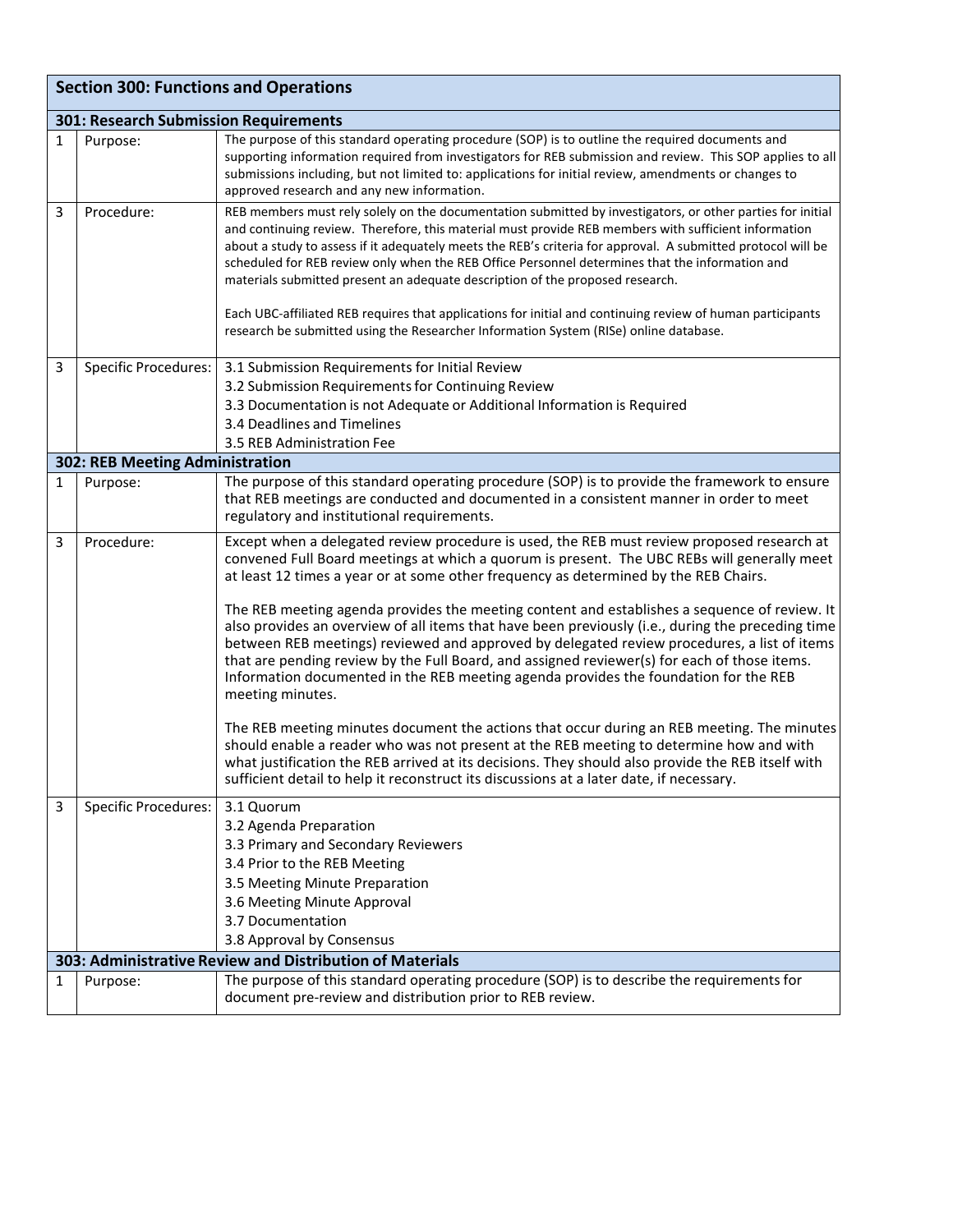| $\overline{2}$ | Procedure:                  | The efficiency and effectiveness of the REB is supported by administrative procedures that                                                                                           |
|----------------|-----------------------------|--------------------------------------------------------------------------------------------------------------------------------------------------------------------------------------|
|                |                             | assure that REB members not only have adequate time for thorough assessment of each                                                                                                  |
|                |                             | proposed study, but that the documentation they receive is complete and clear enough to                                                                                              |
|                |                             | allow for an adequate assessment of study design, procedures, and documentation.                                                                                                     |
|                |                             | The requirements for REB submissions are made available to all Researchers. The REB Office                                                                                           |
|                |                             | Personnel are responsible for maintaining and disseminating this information to Researchers.                                                                                         |
| 3              | <b>Specific Procedures:</b> | 3.1 Administrative Review Procedures                                                                                                                                                 |
|                |                             | 3.2 Scheduling for Review                                                                                                                                                            |
|                |                             | 3.3 Distribution Prior to REB meetings                                                                                                                                               |
|                |                             | 3.4 Confidentiality                                                                                                                                                                  |
|                |                             | 3.5 Destruction of Copies                                                                                                                                                            |
|                |                             | 304: Documentation and Document Management                                                                                                                                           |
| $\mathbf{1}$   | Purpose:                    | The purpose of this standard operating procedure (SOP) is to describe the requirements for                                                                                           |
|                |                             | document management, including document retention and document archiving. This SOP applies                                                                                           |
|                |                             | to documents submitted to the REB for initial or for continuing review, as well as to all REB                                                                                        |
|                |                             | administrative documents.                                                                                                                                                            |
| 3              | Procedure:                  | The REB office must retain REB files in a manner that contains a complete history of all REB                                                                                         |
|                |                             | actions related to review and approval of a protocol, including scientific reviews, approved                                                                                         |
|                |                             | sample consent documents, progress reports submitted by Researchers, and reports of injuries                                                                                         |
|                |                             | to participants. The REB office must also retain all relevant records respecting REB activities,                                                                                     |
|                |                             | including minutes as described in UBC REB SOP 302, records of continuing review activities,<br>copies of all correspondence between the REB and Researchers, REB membership lists as |
|                |                             | described in UBC REB SOP 202, and written procedures relating to review and reporting (as                                                                                            |
|                |                             | described in UBC SOPs 404 and 408), and statements of significant new findings. Such records                                                                                         |
|                |                             | must be retained for the length of time required by applicable regulations and guidelines.                                                                                           |
|                |                             |                                                                                                                                                                                      |
|                |                             | Relevant records must be made accessible to authorized regulatory authorities, representatives                                                                                       |
|                |                             | of the organizations, Researchers and funding agencies within a reasonable time upon request.                                                                                        |
|                |                             |                                                                                                                                                                                      |
| 3              | Specific Procedures:        | 3.1 Research-Related Documents                                                                                                                                                       |
|                |                             | 3.2 REB Administrative Documents                                                                                                                                                     |
|                |                             | 3.3 Document Access, Storage and Archiving                                                                                                                                           |
|                |                             | 3.4 Confidentiality and Document Destruction                                                                                                                                         |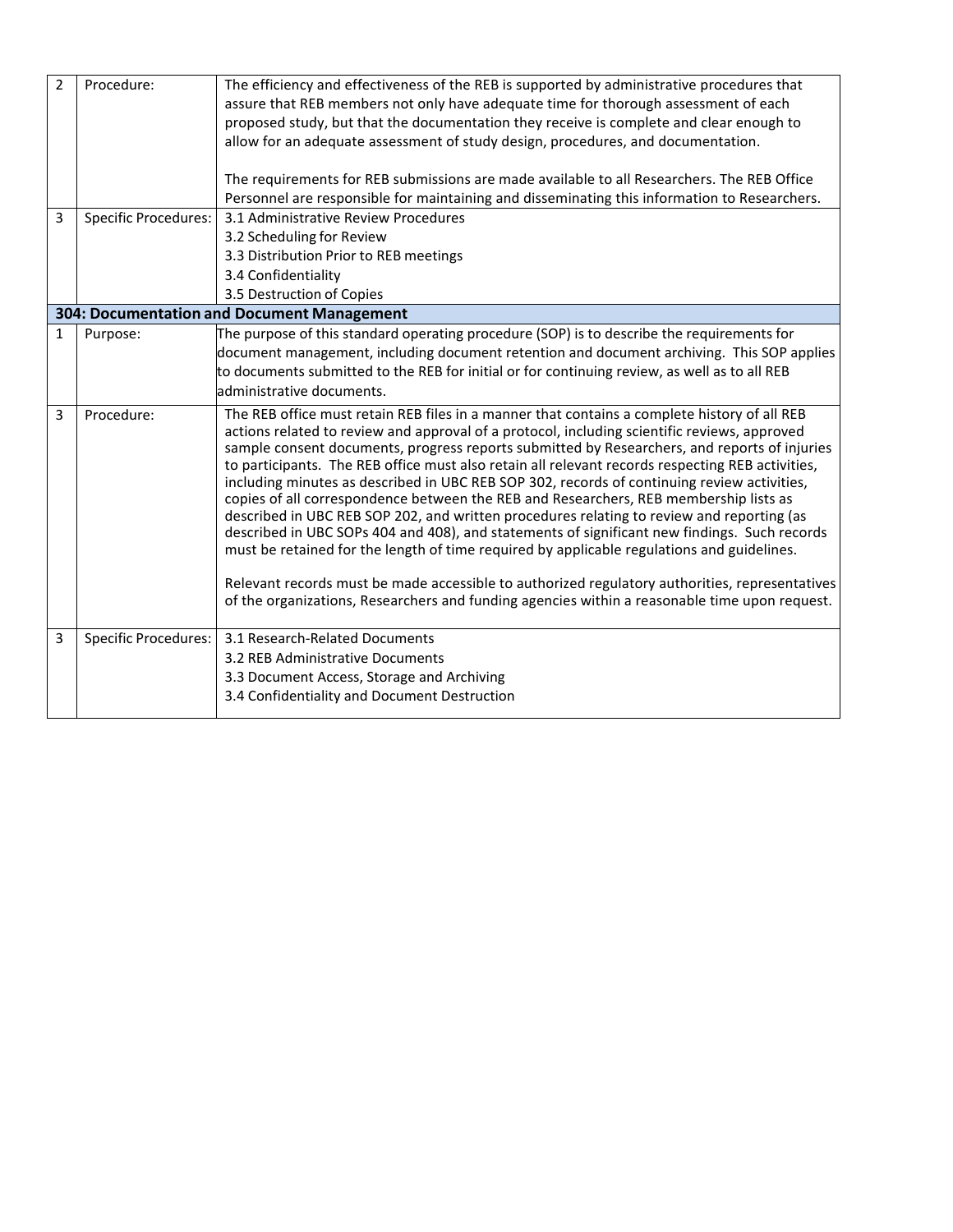|              | <b>Section 400: Reviews of Research</b> |                                                                                                                                                                                                                                                                                                                                                                                                                                                                                                                                                                                                                                                                                                                                                                                                                                                                                                                                                                                                                                                                                                                                                                                                                                                                                                                                                                                                                                                                                                                                                                                                                                                                                                                                                                                                                                                                                                                          |  |
|--------------|-----------------------------------------|--------------------------------------------------------------------------------------------------------------------------------------------------------------------------------------------------------------------------------------------------------------------------------------------------------------------------------------------------------------------------------------------------------------------------------------------------------------------------------------------------------------------------------------------------------------------------------------------------------------------------------------------------------------------------------------------------------------------------------------------------------------------------------------------------------------------------------------------------------------------------------------------------------------------------------------------------------------------------------------------------------------------------------------------------------------------------------------------------------------------------------------------------------------------------------------------------------------------------------------------------------------------------------------------------------------------------------------------------------------------------------------------------------------------------------------------------------------------------------------------------------------------------------------------------------------------------------------------------------------------------------------------------------------------------------------------------------------------------------------------------------------------------------------------------------------------------------------------------------------------------------------------------------------------------|--|
|              | <b>401: The Review Process</b>          |                                                                                                                                                                                                                                                                                                                                                                                                                                                                                                                                                                                                                                                                                                                                                                                                                                                                                                                                                                                                                                                                                                                                                                                                                                                                                                                                                                                                                                                                                                                                                                                                                                                                                                                                                                                                                                                                                                                          |  |
| $\mathbf{1}$ | Purpose:                                | The purpose of this standard operating procedure (SOP) is to describe the REB review process<br>and the decisions that the Research Ethics Board (REB) may make resulting from its review of<br>proposed research for ethical acceptability. This SOP also describes knowledge generating<br>projects that do not require REB review because the activity does not constitute human<br>research.                                                                                                                                                                                                                                                                                                                                                                                                                                                                                                                                                                                                                                                                                                                                                                                                                                                                                                                                                                                                                                                                                                                                                                                                                                                                                                                                                                                                                                                                                                                         |  |
| 3            | Procedure:                              | All research involving human subjects must be submitted for REB review according to the<br>specified application format and process, otherwise the Researcher will be notified that the REB<br>will not review the research activity until all required elements are submitted. No intervention<br>or interaction with human participants in research, including recruitment, may begin until the<br>REB has reviewed and approved the research protocol, consent documentation, recruitment<br>materials, and any other relevant study documentation submitted upon initial review.<br>As a result of its review, the REB has the authority to approve or disapprove the proposed<br>research activity, or to require modifications to the project/protocol/documents in order to<br>secure REB approval of the research activity. Except when the delegated review procedure is<br>used, these actions will be taken by a vote of a majority of the regular and alternate members<br>present, except for those members present but unable to vote in accordance with REB's conflict<br>of interest policies. When reviewed via delegated review, the REB Chair or his/her designate<br>can take any of the actions outlined below, except to disapprove a study.<br>REB members with a conflict of interest in the research under review must not participate in the<br>deliberations or in the vote of the REB (if applicable), in accordance with the REB and<br>organization's conflict of interest policies.<br>When the delegated review procedure is used, the REB Chair and/or REB member(s) who are<br>assigned to the review can decide to approve the research or to request revisions to the<br>research; the decision to disapprove the research must be made by the Full Board.<br>Researchers have the right to request reconsideration of the REB's decisions and to appeal the<br>decision of the REB. |  |
| 3            | Specific Procedures:                    | 3.1 Activities Not Requiring REB Review<br>3.2 The Application Process<br>3.3 REB Decisions<br>3.4 Reconsideration and Appeal of REB Decisions<br>3.5 Documenting REB Decisions                                                                                                                                                                                                                                                                                                                                                                                                                                                                                                                                                                                                                                                                                                                                                                                                                                                                                                                                                                                                                                                                                                                                                                                                                                                                                                                                                                                                                                                                                                                                                                                                                                                                                                                                          |  |
|              | 402: Delegated Review                   |                                                                                                                                                                                                                                                                                                                                                                                                                                                                                                                                                                                                                                                                                                                                                                                                                                                                                                                                                                                                                                                                                                                                                                                                                                                                                                                                                                                                                                                                                                                                                                                                                                                                                                                                                                                                                                                                                                                          |  |
| 1            | Purpose:                                | The purpose of this standard operating procedure (SOP) is to describe the research that can be<br>reviewed by the REB chair or designate and outlines the process to determine if the research<br>meets criteria for delegated review, and the associated delegated review procedures.                                                                                                                                                                                                                                                                                                                                                                                                                                                                                                                                                                                                                                                                                                                                                                                                                                                                                                                                                                                                                                                                                                                                                                                                                                                                                                                                                                                                                                                                                                                                                                                                                                   |  |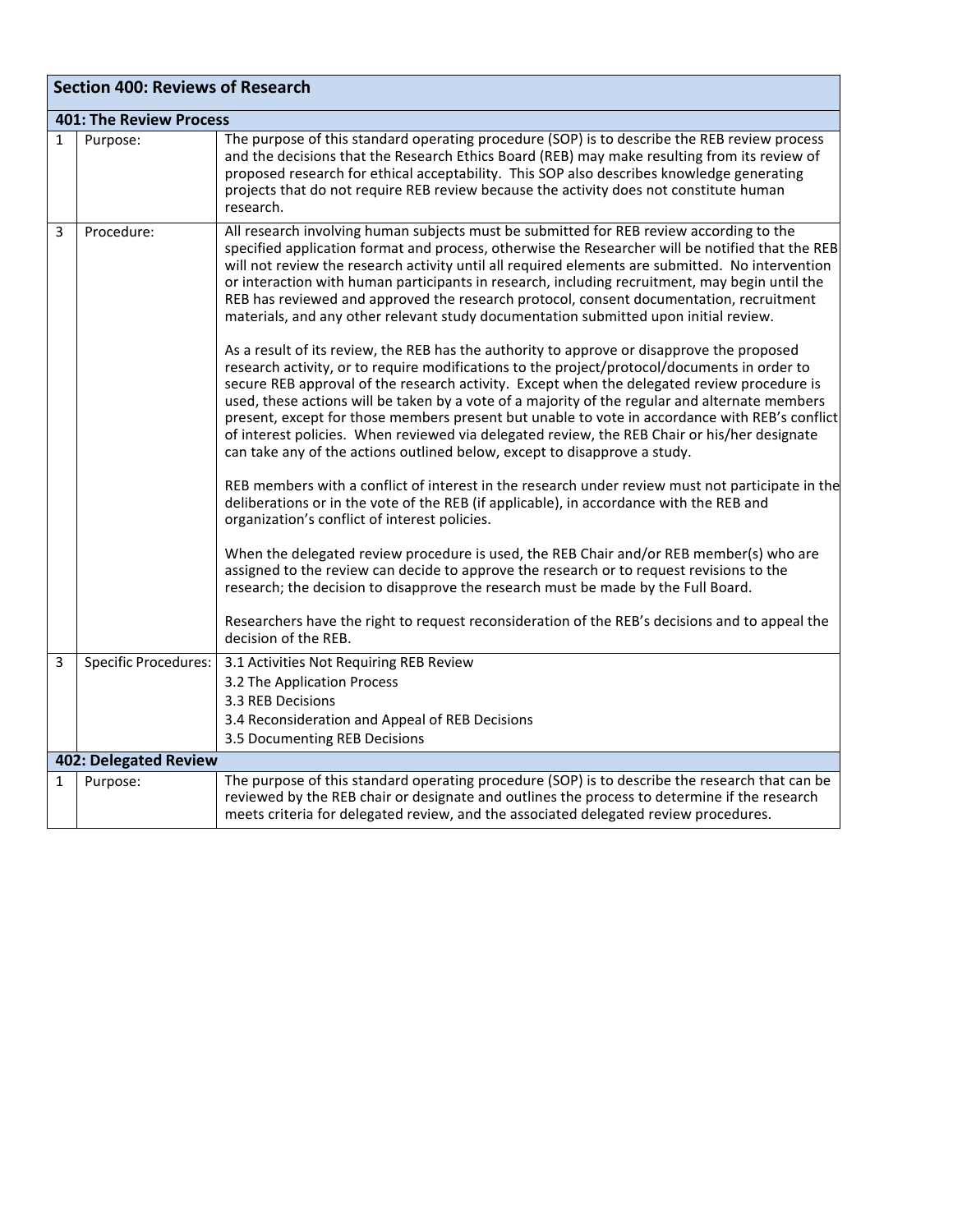| 3                                         | Procedure:                  | An expedited/delegated review procedure consists of a review of research involving human<br>participants by the REB Chair or by one or more experienced reviewers designated by the Chair<br>from among members of the REB. Full review by an REB should be the default requirement for all<br>research involving human participants unless the REB decides to authorize delegated review<br>based primarily on the harms that are expected to arise from the research. While all research<br>must be reviewed adequately, requirements for proportionate review allow the REB to provide a<br>higher level of scrutiny, and correspondingly more protection, for the most ethically challenging<br>research.<br>The REB shall adopt a proportionate approach to research ethics review such that, as a<br>preliminary step, the level of review is determined by the level of risk presented by the research:<br>the lower the level of risk, the lower the level of scrutiny (delegated review); the higher the level<br>of risk, the higher the level of scrutiny (full board review). A proportionate approach to assessing<br>the ethical acceptability of the research, at either level of review, involves consideration of the<br>foreseeable risks, the potential benefits and the ethical implications of the research.<br>The REB delegates research ethics review to an individual or individuals. Delegates shall be<br>selected from among the REB membership with the exception of the ethics review of student<br>course-based research. This can be delegated to the department, faculty or equivalent level as<br>indicated below. |
|-------------------------------------------|-----------------------------|------------------------------------------------------------------------------------------------------------------------------------------------------------------------------------------------------------------------------------------------------------------------------------------------------------------------------------------------------------------------------------------------------------------------------------------------------------------------------------------------------------------------------------------------------------------------------------------------------------------------------------------------------------------------------------------------------------------------------------------------------------------------------------------------------------------------------------------------------------------------------------------------------------------------------------------------------------------------------------------------------------------------------------------------------------------------------------------------------------------------------------------------------------------------------------------------------------------------------------------------------------------------------------------------------------------------------------------------------------------------------------------------------------------------------------------------------------------------------------------------------------------------------------------------------------------------------------------------------------------------------------------------------|
|                                           |                             | Research that may be reviewed by the REB through a delegated review procedure normally<br>includes research activities that present no more than minimal risk to human subjects, and minor<br>changes in approved research. This SOP pertains to both initial and continuing REB review of the<br>items included in this SOP.                                                                                                                                                                                                                                                                                                                                                                                                                                                                                                                                                                                                                                                                                                                                                                                                                                                                                                                                                                                                                                                                                                                                                                                                                                                                                                                        |
| 3                                         | <b>Specific Procedures:</b> | 3.1 Definition of Minimal Risk<br>3.2 Determination of Qualification for Delegated Review<br>3.3 Delegated Review Process<br>3.4 Notification of the REB<br>3.5 Documentation                                                                                                                                                                                                                                                                                                                                                                                                                                                                                                                                                                                                                                                                                                                                                                                                                                                                                                                                                                                                                                                                                                                                                                                                                                                                                                                                                                                                                                                                        |
|                                           |                             | 403: Initial Review - Criteria For REB Approval                                                                                                                                                                                                                                                                                                                                                                                                                                                                                                                                                                                                                                                                                                                                                                                                                                                                                                                                                                                                                                                                                                                                                                                                                                                                                                                                                                                                                                                                                                                                                                                                      |
| $\mathbf{1}$                              | Purpose:                    | The purpose of this standard operating procedure (SOP) is to describe the minimal<br>requirements that research proposals involving human participation must meet in order to be<br>approved by the Research Ethics Board (REB), independent of the review pathway (i.e. Full<br>Board or delegated review), for conduct at or under the auspices of the University of British<br>Columbia.                                                                                                                                                                                                                                                                                                                                                                                                                                                                                                                                                                                                                                                                                                                                                                                                                                                                                                                                                                                                                                                                                                                                                                                                                                                          |
| 3                                         | Procedure:                  | All research proposals that intend to enroll human participants must meet certain criteria before<br>REB approval may be granted. Initial REB approval of the research is based on assessment of a<br>complete submission to the REB. The REB and/or REB Office Personnel may consult the<br>Researcher for additional information as necessary. The criteria are based on the guiding ethical<br>principles of the Tri-Council Policy Statement 2 and are specified below.<br>Following initial review of the research, the REB should be prepared to make a determination as<br>to the approvability of the research.<br>In addition to REB approval, certain other criteria that are unique to the Institution, such as the<br>provisions of UBC Policy 89, department approvals, etc. must also be met before the research<br>may begin.                                                                                                                                                                                                                                                                                                                                                                                                                                                                                                                                                                                                                                                                                                                                                                                                         |
| 3                                         | <b>Specific Procedures:</b> | 3.1 Minimal Criteria for Approval of Research<br>3.2 Additional Criteria<br>3.3 Cooperative Research Arrangements<br>3.4 U.S. Federally Funded Research<br>3.5 Length of Approval Period                                                                                                                                                                                                                                                                                                                                                                                                                                                                                                                                                                                                                                                                                                                                                                                                                                                                                                                                                                                                                                                                                                                                                                                                                                                                                                                                                                                                                                                             |
| <b>404: Ongoing REB Review Activities</b> |                             |                                                                                                                                                                                                                                                                                                                                                                                                                                                                                                                                                                                                                                                                                                                                                                                                                                                                                                                                                                                                                                                                                                                                                                                                                                                                                                                                                                                                                                                                                                                                                                                                                                                      |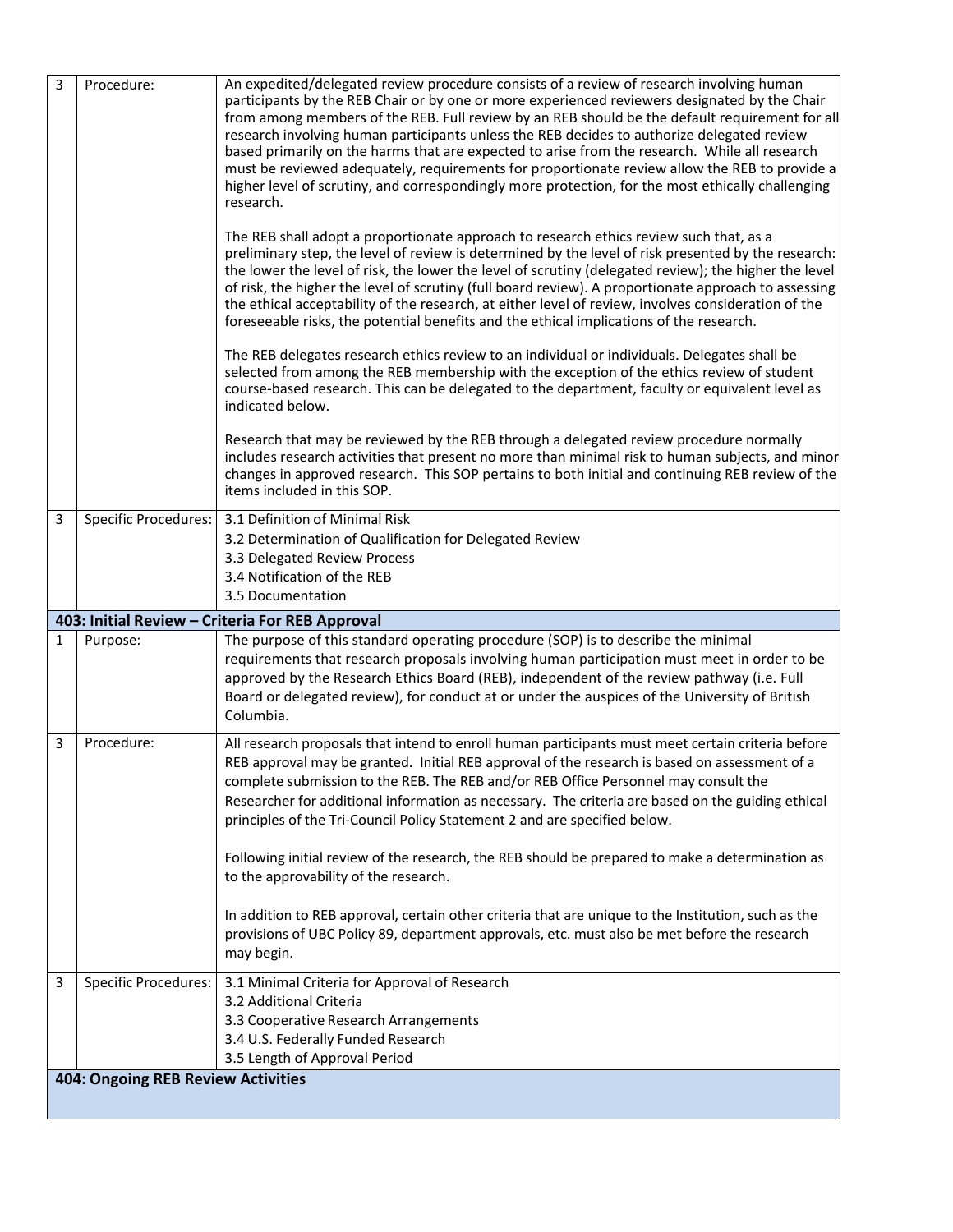| $\mathbf{1}$ | Purpose:                      | The purpose of this standard operating procedure (SOP) is to describe the processes for the<br>ongoing review and monitoring by the REBs of research approved by the University of British<br>Columbia REBs, after approval and prior to review for annual (interval) renewal. The process for<br>follow up reporting of unanticipated problems, reporting of serious and continuous non-<br>compliance (SOP 903), and suspension and termination of research (SOP 409) are described in<br>SOP 408. |
|--------------|-------------------------------|------------------------------------------------------------------------------------------------------------------------------------------------------------------------------------------------------------------------------------------------------------------------------------------------------------------------------------------------------------------------------------------------------------------------------------------------------------------------------------------------------|
| 4            | Procedure:                    | It may be that the real risk/benefit ratio can be evaluated only after research has begun;<br>therefore, in addition to the formally scheduled continuing review, the REB must receive and<br>review any new information generated throughout the course of the research that might affect<br>the rights, safety and well-being of research participants. Such review may include:<br>Review of significant new findings or new information that may affect adversely the safety                     |
|              |                               | of the research participants or the conduct of the trial;<br>Review of serious and unexpected adverse events and unanticipated problems posing risks<br>$\bullet$<br>to participants or others;<br>Review of amendments or changes to research, including protocol deviations;<br>Site visits; and<br>Third party verification.<br>$\bullet$                                                                                                                                                         |
|              |                               | Information reviewed by the REB may include:                                                                                                                                                                                                                                                                                                                                                                                                                                                         |
|              |                               | • Modifications or changes to the previously approved research,<br>. Reports of unanticipated problems involving risks to participants or others,<br>• Reports of any serious or continuing non-compliance,                                                                                                                                                                                                                                                                                          |
|              |                               | • Reports of any changes significantly affecting the conduct of the research or increasing the risk<br>to research participants,<br>. Results of any interim analysis or Data and Safety Monitoring Board (DSMB) assessments,<br>• Deviations to the previously approved research,<br>• Adverse events that meet the reporting criteria,                                                                                                                                                             |
|              |                               | • Reports of any privacy breaches,<br>• Summary reports of any audits and inspections,<br>• Any other new information that my affect adversely the safety of the research participants or<br>the conduct of the research,                                                                                                                                                                                                                                                                            |
|              |                               | Modifications to the approved research may not be initiated without prior REB review and<br>approval except where necessary to eliminate apparent immediate hazards to human<br>participants. If changes are made to eliminate immediate hazards, the Researcher must notify the<br>REB immediately.                                                                                                                                                                                                 |
| 4            | <b>Specific Procedures:</b>   | 4.1 Amendments to the Approved Research<br>4.2 Reportable Events                                                                                                                                                                                                                                                                                                                                                                                                                                     |
|              |                               | 4.3 Review of Reportable Events by the REB<br>4.4 Site Visits/Audits                                                                                                                                                                                                                                                                                                                                                                                                                                 |
|              |                               | 4.5 External Verification                                                                                                                                                                                                                                                                                                                                                                                                                                                                            |
|              | <b>405: Continuing Review</b> |                                                                                                                                                                                                                                                                                                                                                                                                                                                                                                      |
| 1            | Purpose:                      | The purpose of this standard operating procedure (SOP) is to describe the policy and notice<br>requirements for annual (interval) renewals and related continuing review prior to the<br>expiration of the REB approval period. It should be read together with SOP 404 which<br>articulates the Boards' responsibilities, policies and processes for conducting on-going review<br>(continuous oversight) of approved projects.                                                                     |
|              |                               | This SOP will also outline the process to be followed by REB Office Personnel to track and<br>monitor continuing review submissions. The SOP will delineate the options of the REB in the<br>event that the Principal Investigator fails to comply with the requirement to notify the REB, on<br>at least an annual basis, of the status of the approved study.                                                                                                                                      |
| 4            | Procedure:                    | The REBs conduct continuing review of approved research taking place within their jurisdiction at<br>intervals appropriate to the degree of risk to which participants are exposed, but not less than<br>once per year. The UBC REBs make the determination concerning the duration of the approval<br>period and the interval by which continuing review must occur at the time of initial review and                                                                                               |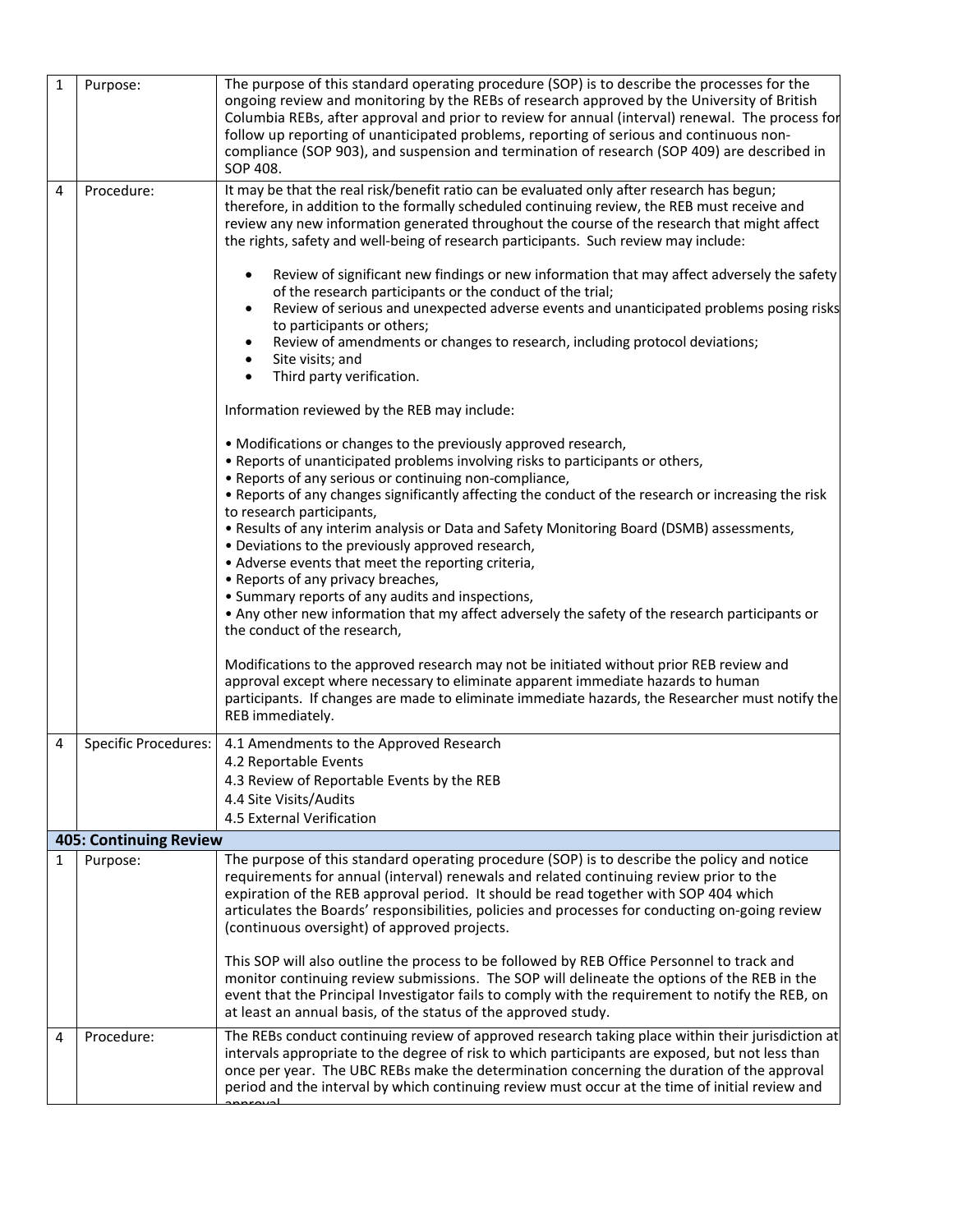| 4            | <b>Specific Procedures:</b>          | 4.1 Continuing Review by the Full Board                                                                                                                                                                                                                                                                                                                                                                                                                                                                                                                                                                                                                                                                                                                                                                                                                                                                                                                                                                                                                                                                                                                                                                                                                                                                                                                                                                                                                                                                                                                                                        |
|--------------|--------------------------------------|------------------------------------------------------------------------------------------------------------------------------------------------------------------------------------------------------------------------------------------------------------------------------------------------------------------------------------------------------------------------------------------------------------------------------------------------------------------------------------------------------------------------------------------------------------------------------------------------------------------------------------------------------------------------------------------------------------------------------------------------------------------------------------------------------------------------------------------------------------------------------------------------------------------------------------------------------------------------------------------------------------------------------------------------------------------------------------------------------------------------------------------------------------------------------------------------------------------------------------------------------------------------------------------------------------------------------------------------------------------------------------------------------------------------------------------------------------------------------------------------------------------------------------------------------------------------------------------------|
|              |                                      | 4.2 Continuing Review by Delegated Review Procedures                                                                                                                                                                                                                                                                                                                                                                                                                                                                                                                                                                                                                                                                                                                                                                                                                                                                                                                                                                                                                                                                                                                                                                                                                                                                                                                                                                                                                                                                                                                                           |
|              |                                      | 4.3 REB Determinations                                                                                                                                                                                                                                                                                                                                                                                                                                                                                                                                                                                                                                                                                                                                                                                                                                                                                                                                                                                                                                                                                                                                                                                                                                                                                                                                                                                                                                                                                                                                                                         |
|              |                                      | 4.4 Required Information and Documentation                                                                                                                                                                                                                                                                                                                                                                                                                                                                                                                                                                                                                                                                                                                                                                                                                                                                                                                                                                                                                                                                                                                                                                                                                                                                                                                                                                                                                                                                                                                                                     |
|              |                                      | 4.5 Continuing Review Applications not Received by the Expiry Date                                                                                                                                                                                                                                                                                                                                                                                                                                                                                                                                                                                                                                                                                                                                                                                                                                                                                                                                                                                                                                                                                                                                                                                                                                                                                                                                                                                                                                                                                                                             |
|              |                                      | 4.6 U.S. Federally Funded Research                                                                                                                                                                                                                                                                                                                                                                                                                                                                                                                                                                                                                                                                                                                                                                                                                                                                                                                                                                                                                                                                                                                                                                                                                                                                                                                                                                                                                                                                                                                                                             |
|              | 406: Research Completion             |                                                                                                                                                                                                                                                                                                                                                                                                                                                                                                                                                                                                                                                                                                                                                                                                                                                                                                                                                                                                                                                                                                                                                                                                                                                                                                                                                                                                                                                                                                                                                                                                |
| $\mathbf{1}$ | Purpose:                             | This purpose of this standard operating procedure (SOP) is to describe the procedure for the<br>closure of a research project with the Research Ethics Board (REB).                                                                                                                                                                                                                                                                                                                                                                                                                                                                                                                                                                                                                                                                                                                                                                                                                                                                                                                                                                                                                                                                                                                                                                                                                                                                                                                                                                                                                            |
| 4            | Procedure:                           | The Completion of research is a change in activity and must be reported to the REB. Although<br>participants will no longer be "at risk" under the study, a final report/notice to the REB allows it<br>to close its files as well as providing information that may be used by the REB in the evaluation<br>and approval of related studies.                                                                                                                                                                                                                                                                                                                                                                                                                                                                                                                                                                                                                                                                                                                                                                                                                                                                                                                                                                                                                                                                                                                                                                                                                                                  |
| 4            | <b>Specific Procedures:</b>          | 4.1 Determining when Research can be Closed<br>4.2 Content of Notification of Study Closure Report                                                                                                                                                                                                                                                                                                                                                                                                                                                                                                                                                                                                                                                                                                                                                                                                                                                                                                                                                                                                                                                                                                                                                                                                                                                                                                                                                                                                                                                                                             |
|              |                                      | 407: Administrative Holds, Terminations and Suspensions of Approval                                                                                                                                                                                                                                                                                                                                                                                                                                                                                                                                                                                                                                                                                                                                                                                                                                                                                                                                                                                                                                                                                                                                                                                                                                                                                                                                                                                                                                                                                                                            |
| 1            | Purpose:                             | The purpose of this standard operating procedure (SOP) is to describe the procedures<br>associated with the suspension or termination of the Research Ethics Board's (REB) approval of<br>research (including the suspension or termination of approval, and administrative holds<br>requested by the Sponsor or the Researcher).                                                                                                                                                                                                                                                                                                                                                                                                                                                                                                                                                                                                                                                                                                                                                                                                                                                                                                                                                                                                                                                                                                                                                                                                                                                              |
| 4            | Procedure:                           | As a result of ongoing review activities, the REB may require that research be modified, or may<br>suspend or terminate REB approval if the risks to the research participants are determined to<br>be unreasonably high; for example, cases in which there are high numbers of unexpected<br>serious adverse events, or when there is evidence that the Researcher is not conducting the<br>research in compliance with applicable regulations and guidelines. The REB also has the<br>authority to suspend new enrollment while additional information is requested.<br>A decision to suspend or to terminate the REB's approval of the research must include<br>consideration of the safety, rights and well-being of the participants already enrolled in the<br>research; specifically, how to continue the care of enrolled participants, and how and when the<br>notification to participants of the suspension or termination of the research will take place.<br>The REB has the authority to suspend or to terminate the REB's approval of the research. The<br>REB Chair or designee has the authority to suspend ethics approval. Any requests to lift a<br>suspension or to re-approve the research must be reviewed by the Full Board.<br>For studies funded by the U.S. Federal Government, applicable regulations require that the REB<br>have the authority to suspend or terminate research.<br>A Researcher may decide to voluntarily suspend or terminate some or all research activities;<br>however, this is not considered a suspension or termination of REB approval. |
| 4            | <b>Specific Procedures:</b>          | 4.1 Suspension or Terminations of Research by the Sponsor<br>4.2 Suspension or Termination of REB Approval<br>4.3 Reporting Suspensions or Terminations                                                                                                                                                                                                                                                                                                                                                                                                                                                                                                                                                                                                                                                                                                                                                                                                                                                                                                                                                                                                                                                                                                                                                                                                                                                                                                                                                                                                                                        |
|              |                                      |                                                                                                                                                                                                                                                                                                                                                                                                                                                                                                                                                                                                                                                                                                                                                                                                                                                                                                                                                                                                                                                                                                                                                                                                                                                                                                                                                                                                                                                                                                                                                                                                |
|              | 408: Reportable Events and Reporting |                                                                                                                                                                                                                                                                                                                                                                                                                                                                                                                                                                                                                                                                                                                                                                                                                                                                                                                                                                                                                                                                                                                                                                                                                                                                                                                                                                                                                                                                                                                                                                                                |
| $\mathbf{1}$ | Purpose:                             | The purpose of this standard operating procedure (SOP) is to build upon the policies described<br>in SOPs 409 and 903, and details the procedures for supplementary reporting of unanticipated<br>problems, serious and continuing non-compliance, and suspension and termination of REB<br>approval.                                                                                                                                                                                                                                                                                                                                                                                                                                                                                                                                                                                                                                                                                                                                                                                                                                                                                                                                                                                                                                                                                                                                                                                                                                                                                          |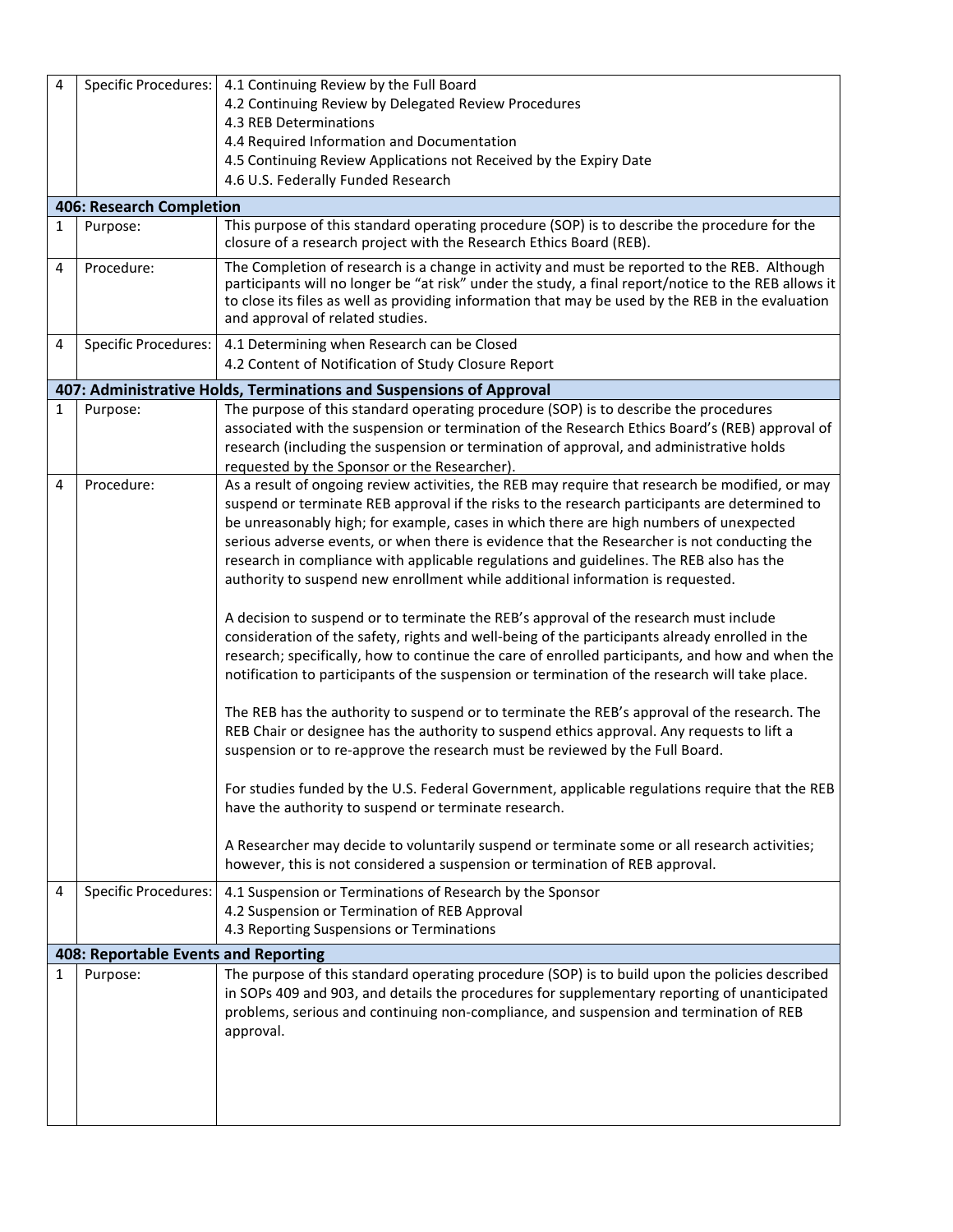| 3 | Procedure:                  | It is UBC's policy to require that investigators report as soon as reasonably possible (within 7 days) any<br>unanticipated problems involving risk to participants or others to the relevant UBC REB. Once reported,<br>the REB will make determinations about the reported problems and direct appropriate follow-up with the<br>investigative team.<br>The REB then has the responsibility to promptly report the unanticipated problems or instances of serious<br>or continuing non-compliance, with the resulting determinations (including suspension or termination of<br>REB approval) to all appropriate study contacts (including the study Sponsor/Contract Research<br>Organization (CRO) and institutional officials, when appropriate), and the appropriate government<br>agencies (OHRP, FDA) when applicable. |
|---|-----------------------------|--------------------------------------------------------------------------------------------------------------------------------------------------------------------------------------------------------------------------------------------------------------------------------------------------------------------------------------------------------------------------------------------------------------------------------------------------------------------------------------------------------------------------------------------------------------------------------------------------------------------------------------------------------------------------------------------------------------------------------------------------------------------------------------------------------------------------------|
| 3 | <b>Specific Procedures:</b> | 3.1 Reportable Events<br>3.2 Reporting Procedures<br>3.3 Unanticipated Problems Involving Risk to Participants or Others<br>3.4 Serious or Continuing Non-Compliance<br>3.5 Suspension or Termination of Approved Research by the REB                                                                                                                                                                                                                                                                                                                                                                                                                                                                                                                                                                                          |
|   |                             | 409: Reconsideration of REB Decisions and Appeal Process                                                                                                                                                                                                                                                                                                                                                                                                                                                                                                                                                                                                                                                                                                                                                                       |
| 1 | Purpose:                    | The purpose of this standard operating procedure (SOP) is to describe the process by<br>which a Researcher may seek reconsideration of an REB decision, and ultimately, appeal<br>the REB decision to the Research Ethics Appeal Committee.                                                                                                                                                                                                                                                                                                                                                                                                                                                                                                                                                                                    |
| 3 | Procedure:                  | The UBC REBs are guided by the principles of natural justice in their decision-making. In fulfilling<br>their mandate, UBC REBs shall function impartially, provide a fair hearing to the researchers<br>involved, and provide reasoned and appropriately documented opinions and decisions.                                                                                                                                                                                                                                                                                                                                                                                                                                                                                                                                   |
| 3 | <b>Specific Procedures:</b> | 3.1 Reconsideration<br>3.2 Notice of Appeal<br>3.3 Composition of the Research Ethics Appeal Committee<br>3.4 The Appeal                                                                                                                                                                                                                                                                                                                                                                                                                                                                                                                                                                                                                                                                                                       |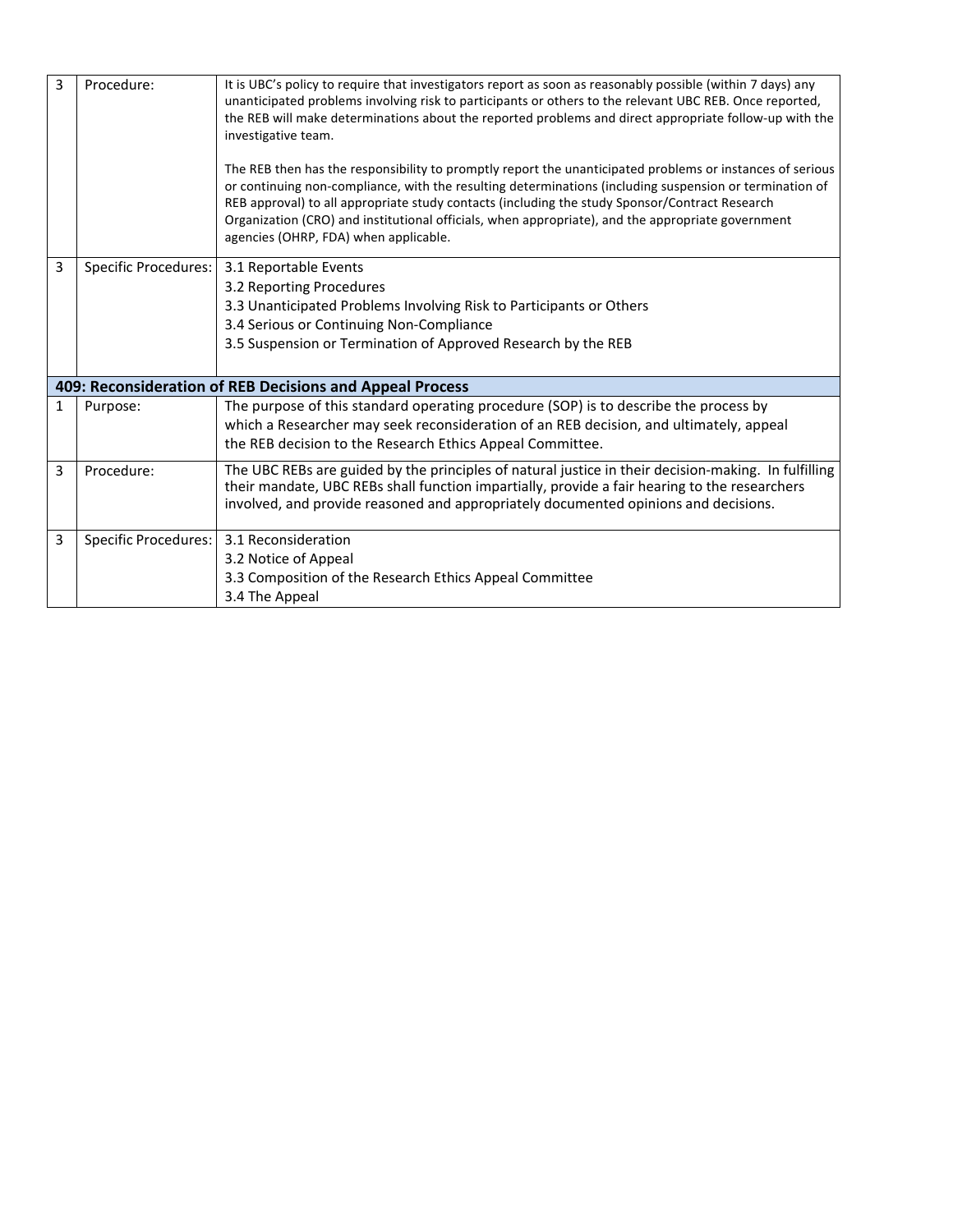|              | <b>Section 500: Reviews Requiring Special Consideration</b> |                                                                                                                                                                                                                                                                                                                                                                                                                                                                                                                                                                                                                                                                                                                                                                                                                                                                                                                                                                                                                                                                  |  |  |
|--------------|-------------------------------------------------------------|------------------------------------------------------------------------------------------------------------------------------------------------------------------------------------------------------------------------------------------------------------------------------------------------------------------------------------------------------------------------------------------------------------------------------------------------------------------------------------------------------------------------------------------------------------------------------------------------------------------------------------------------------------------------------------------------------------------------------------------------------------------------------------------------------------------------------------------------------------------------------------------------------------------------------------------------------------------------------------------------------------------------------------------------------------------|--|--|
|              | 501: REB Review During Publicly Declared Emergencies        |                                                                                                                                                                                                                                                                                                                                                                                                                                                                                                                                                                                                                                                                                                                                                                                                                                                                                                                                                                                                                                                                  |  |  |
| $\mathbf{1}$ | Purpose:                                                    | The purpose of this standard operating procedure (SOP) is to describe the research ethics<br>review procedures during a publicly declared emergency.                                                                                                                                                                                                                                                                                                                                                                                                                                                                                                                                                                                                                                                                                                                                                                                                                                                                                                             |  |  |
| 3            | Procedure:                                                  | A publicly declared emergency is an emergency situation that, due to the extraordinary risks it<br>presents, has been proclaimed as such by an authorized public official in accordance with<br>legislation and/or public policy. Publicly declared emergencies arise suddenly or unexpectedly<br>and require urgent or quick responses. Examples include natural disasters, large<br>communicable disease outbreaks, environmental disasters and humanitarian emergencies.<br>Such emergencies may represent significant risks for research participants in ongoing research<br>or in new research initiated as a result of the emergency. Potential research participants who<br>may not normally be considered vulnerable may become so by the very nature of the public<br>emergencies, while those already vulnerable may become acutely so.                                                                                                                                                                                                                |  |  |
|              |                                                             | During publicly declared emergencies, the REB must have established procedures to continue<br>to provide the necessary research ethics oversight. Research ethics review during publicly<br>declared emergencies may necessitate the use of innovative practices. Depending upon the<br>nature of the emergency, for example, REBs might not be able to meet in person, and<br>delegated review procedures may have to be designed to respond to either urgent<br>opportunities for new research or to current ongoing research. The existence of an<br>emergency does not override established procedures to protect the welfare of research<br>participants. Any relaxation of the usual procedural requirements for review should be<br>proportionate to the complexity and urgency of the emergency, as well as to the risks posed<br>by the research under review. Any modifications that are made in the application of research<br>ethics policies and procedures during a publicly declared emergency must be documented<br>and appropriately justified. |  |  |
| 3            | <b>Specific Procedures:</b>                                 | 3.1 Determining the Level of Impact<br>3.2 Emergency Preparedness Procedures<br>3.3 Review of Ongoing Research NOT Related to or Arising from the Publicly Declared Emergency<br>3.4 Review of New Research NOT Related to or Arising from the Publicly Declared Emergency<br>3.5 Review of Research Related to or Arising from the Publicly Declared Emergency                                                                                                                                                                                                                                                                                                                                                                                                                                                                                                                                                                                                                                                                                                  |  |  |
|              | 502: Special Categories of Research                         |                                                                                                                                                                                                                                                                                                                                                                                                                                                                                                                                                                                                                                                                                                                                                                                                                                                                                                                                                                                                                                                                  |  |  |
| 1            | Purpose:                                                    | The purpose of this standard operating procedure (SOP) is to describe review of specific types of<br>research, some of which may require additional considerations by the REB.                                                                                                                                                                                                                                                                                                                                                                                                                                                                                                                                                                                                                                                                                                                                                                                                                                                                                   |  |  |
| 3            | Procedure:                                                  | Certain categories of research involve either methodologies that might require additional<br>considerations, or for which there are federally mandated determinations that REBs are required<br>to make and document.                                                                                                                                                                                                                                                                                                                                                                                                                                                                                                                                                                                                                                                                                                                                                                                                                                            |  |  |
| $\mathbf{3}$ | <b>Specific Procedures:</b>                                 | 3.1 Research in Emergency Health Situations<br>3.2 Secondary Use of Identifiable Information for Research Purposes, including Health Records<br>and Medical Chart Review<br>3.3 Collection of Human Biological Materials<br>3.4 Consent and Secondary Use of Identifiable Human Biological Materials for Research Purposes<br>3.5 Use of Tissue and/or Data Obtained from Tissue and Data Banks                                                                                                                                                                                                                                                                                                                                                                                                                                                                                                                                                                                                                                                                  |  |  |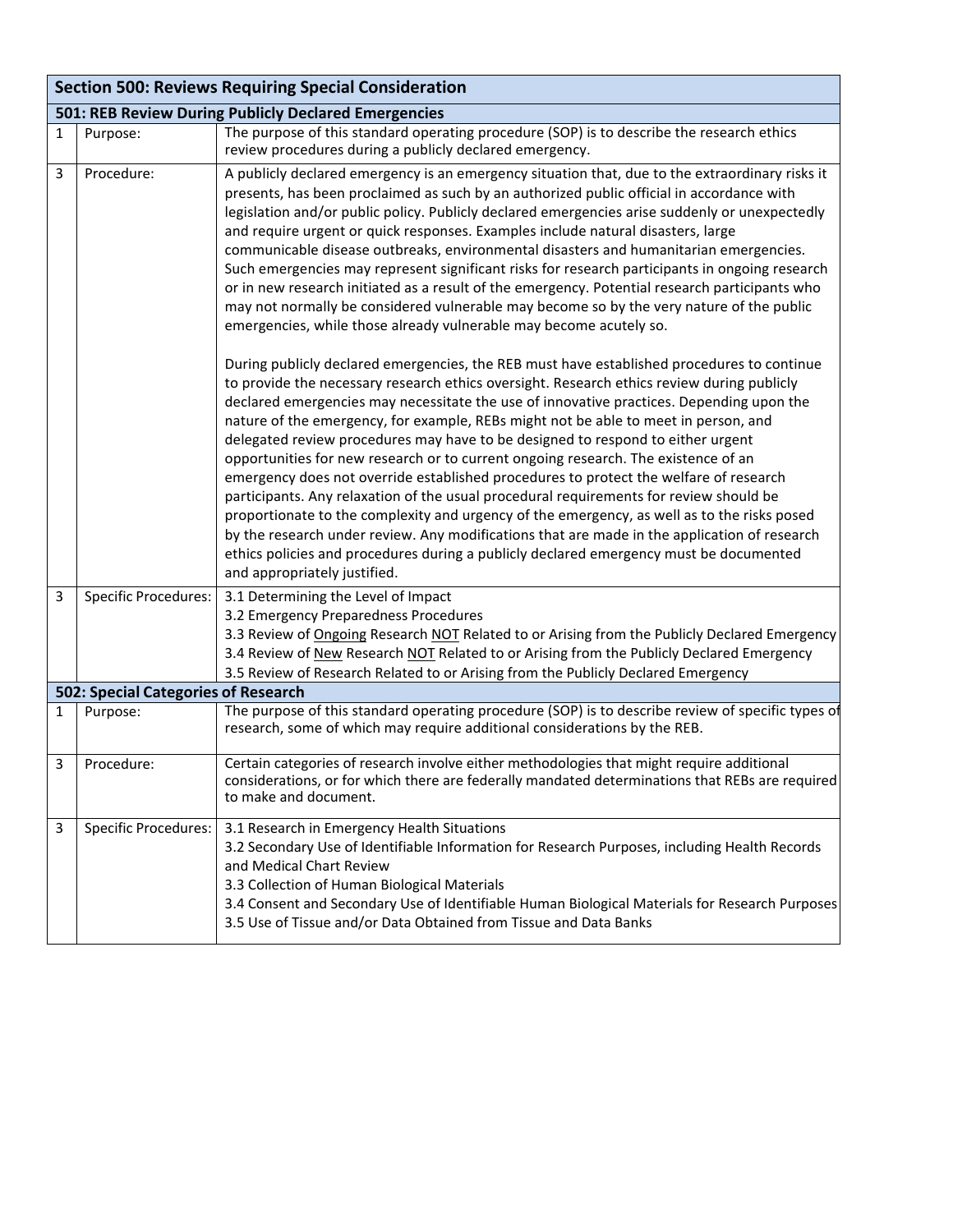| <b>Section 600: REB Communication and Notification</b> |                                 |                                                                                                                                                                                                                                                                                                                                                                                                                                                                                                                                                                                                                                                                                                   |  |
|--------------------------------------------------------|---------------------------------|---------------------------------------------------------------------------------------------------------------------------------------------------------------------------------------------------------------------------------------------------------------------------------------------------------------------------------------------------------------------------------------------------------------------------------------------------------------------------------------------------------------------------------------------------------------------------------------------------------------------------------------------------------------------------------------------------|--|
|                                                        | 601: Communication - Researcher |                                                                                                                                                                                                                                                                                                                                                                                                                                                                                                                                                                                                                                                                                                   |  |
| $\mathbf{1}$                                           | Purpose:                        | The purpose of this standard operating procedure (SOP) is to describe the REB actions that must<br>be communicated to the Researcher and the importance of open communications among REBs,<br>researchers, staff, and university committees and officials.                                                                                                                                                                                                                                                                                                                                                                                                                                        |  |
| 3                                                      | Procedure:                      | In the interest of enhancing human research participant protection, it is important for the REB to<br>foster collaboration and open communication between and among the REB, Researcher,<br>research staff, and organizational representatives. This applies not only to communication<br>related to a specific research project, but also to communication related to ethical issues and REB<br>processes, policies and procedures.<br>All Researchers participating in REB approved research shall be informed, in writing, of all<br>determinations made by the REB regarding specific research.<br>Feedback from Researchers should be encouraged and should be considered as an opportunity  |  |
|                                                        |                                 | to review and to improve the function of the REB and of the REB office procedures.<br>In order to facilitate clear and accurate communication with Researchers and research staff, the<br>REB will follow standardized notification and documentation procedures.                                                                                                                                                                                                                                                                                                                                                                                                                                 |  |
| 3                                                      | Specific Procedures:            | 3.1 Notifications of REB Decisions                                                                                                                                                                                                                                                                                                                                                                                                                                                                                                                                                                                                                                                                |  |
|                                                        |                                 | 3.2 Research Appeal of REB Decision                                                                                                                                                                                                                                                                                                                                                                                                                                                                                                                                                                                                                                                               |  |
|                                                        |                                 | 3.3 Communications Concerning Non-compliance                                                                                                                                                                                                                                                                                                                                                                                                                                                                                                                                                                                                                                                      |  |
|                                                        |                                 | 602: Communication - Research Participants                                                                                                                                                                                                                                                                                                                                                                                                                                                                                                                                                                                                                                                        |  |
| 1                                                      | Purpose:                        | The purpose of this standard operating procedure (SOP) is to describe the REB actions that must<br>be communicated to various parties involved in the research program.                                                                                                                                                                                                                                                                                                                                                                                                                                                                                                                           |  |
| 3                                                      | Procedure:                      | The REB is required to communicate certain actions to entities that may have an interest in the status of<br>the research being conducted. Procedures should be in place for prompt reporting to the REB,<br>institutional officials, and, where applicable, funding agencies and Sponsors (including department and<br>agency heads) of:<br>Serious Adverse Events and other unanticipated problems;<br>Serious or Continuing non-compliance with policies, protocols, or REB requirements; and,<br>Suspension or termination of research.<br>$\bullet$<br>The specific procedures for investigating and making determinations concerning these situations are<br>addressed in SOPs 407 and 408. |  |
| 3                                                      | <b>Specific Procedures:</b>     | 3.1 Communication with Research Participants<br>3.2 Communication to Others                                                                                                                                                                                                                                                                                                                                                                                                                                                                                                                                                                                                                       |  |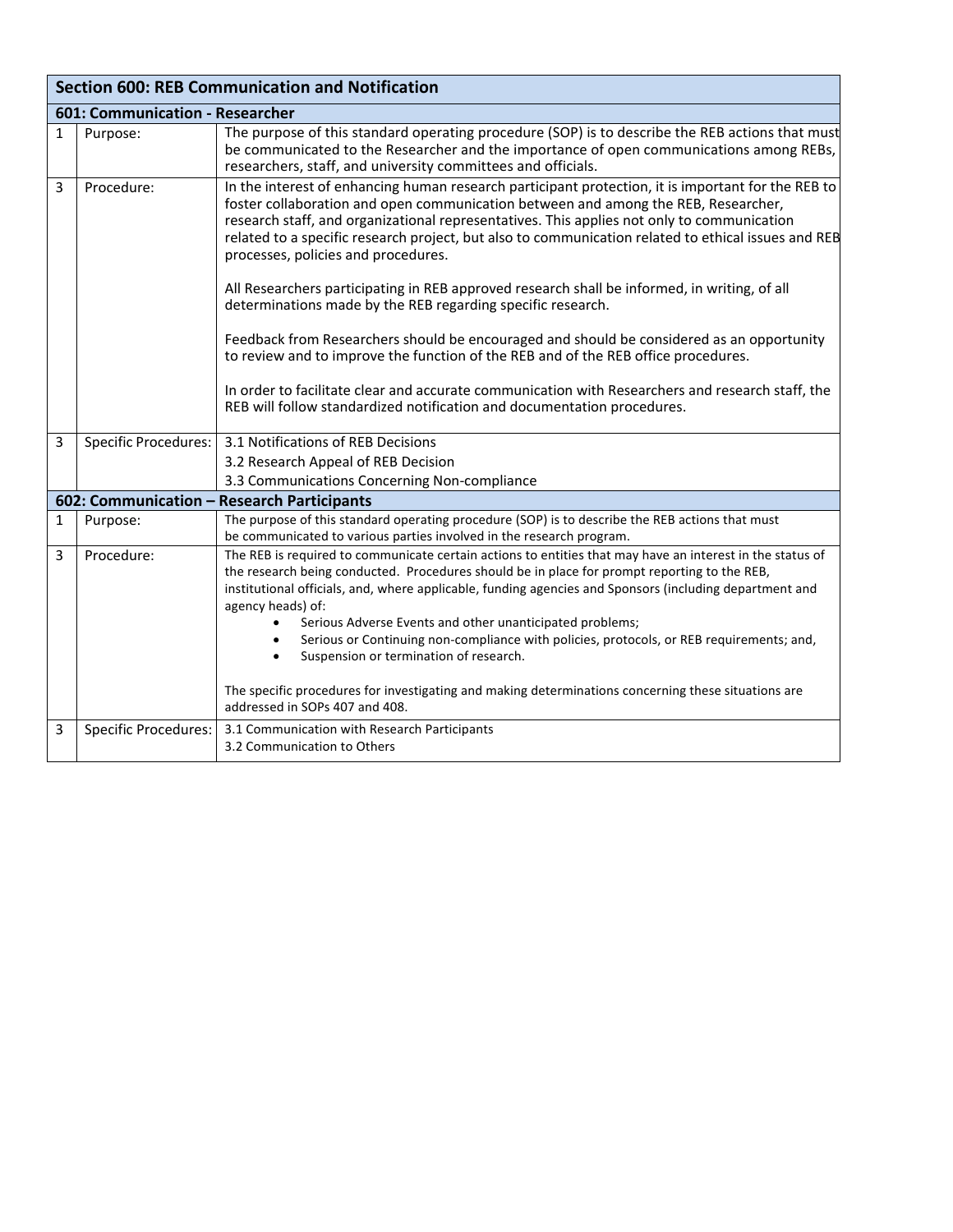|   | <b>Section 700: Informed Consent</b> |                                                                                                                                                                                                                           |  |  |
|---|--------------------------------------|---------------------------------------------------------------------------------------------------------------------------------------------------------------------------------------------------------------------------|--|--|
|   |                                      | 701: Informed Consent Form Requirements and Documentation                                                                                                                                                                 |  |  |
|   | Purpose:                             | The purpose of this standard operating procedure (SOP) is to describe the requirements for the informed<br>consent form and the process for waiving or obtaining and documenting initial and ongoing informed<br>consent. |  |  |
| 4 | Procedures:                          | 4.1 REB Review of Required Elements of Informed Consent                                                                                                                                                                   |  |  |
|   |                                      | 4.2 Translation of Informed Consent Documents                                                                                                                                                                             |  |  |
|   |                                      | 4.3 Consent Update for Ongoing and Completed Research Participants                                                                                                                                                        |  |  |
|   |                                      | 4.4 Recruitment Methods                                                                                                                                                                                                   |  |  |
|   |                                      | 4.5 Recruitment Materials                                                                                                                                                                                                 |  |  |
|   |                                      | 4.6 Documentation of Informed Consent                                                                                                                                                                                     |  |  |
|   |                                      | 4.7 Consent Monitoring                                                                                                                                                                                                    |  |  |
|   |                                      | 4.8 Waiver or Alteration of Informed Consent                                                                                                                                                                              |  |  |
|   |                                      | 4.9 Consent for Research Involving Individuals who Lack Capacity                                                                                                                                                          |  |  |
|   |                                      | 4.10 Inappropriate Inclusion and Exclusion of Participants                                                                                                                                                                |  |  |
|   |                                      | 4.11 Consent for Research in Health Emergencies                                                                                                                                                                           |  |  |
|   |                                      | 4.12 Consent and Secondary Use of Identifiable Information and/or Human Biological Materials for                                                                                                                          |  |  |
|   |                                      | Research Purposes                                                                                                                                                                                                         |  |  |
|   |                                      | 4.13 Incidental Findings                                                                                                                                                                                                  |  |  |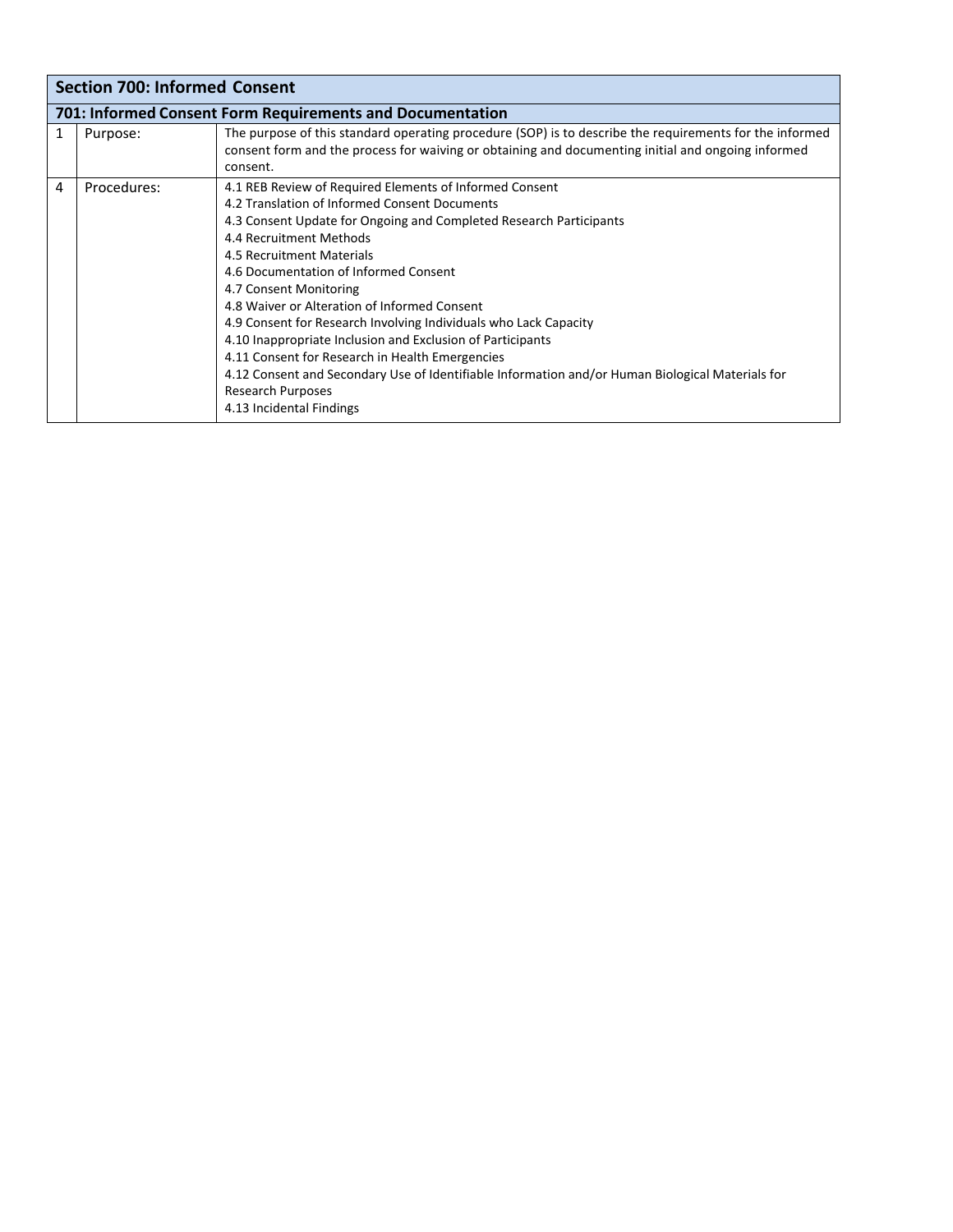| <b>Section 800: Responsibilities of Investigators</b> |                      |                                                                                                                                                                                                                                                                                                                                                                                                                                                                                                                                                   |
|-------------------------------------------------------|----------------------|---------------------------------------------------------------------------------------------------------------------------------------------------------------------------------------------------------------------------------------------------------------------------------------------------------------------------------------------------------------------------------------------------------------------------------------------------------------------------------------------------------------------------------------------------|
|                                                       |                      | 801: Researcher Qualifications and Responsibilities                                                                                                                                                                                                                                                                                                                                                                                                                                                                                               |
|                                                       | Purpose:             | The purpose of this standard operating procedure (SOP) is to describe the qualifications and<br>responsibilities of the Researcher who engages in research involving human participants.                                                                                                                                                                                                                                                                                                                                                          |
| 3                                                     | Procedure:           | Research involving human participants must be conducted by individuals appropriately qualified<br>by education, training, and experience to assume responsibility for the proper conduct of the<br>research and for the protection of human research participants. The REB must have assurance<br>that the qualifications of new Researchers, for the conduct of research, are appropriate.<br>Researchers are required to conduct the research in compliance with applicable regulations and<br>guidelines, and to comply with all REB policies. |
| 3                                                     | Specific Procedures: | 3.1 Researcher Qualifications<br>3.2 Researcher Responsibilities                                                                                                                                                                                                                                                                                                                                                                                                                                                                                  |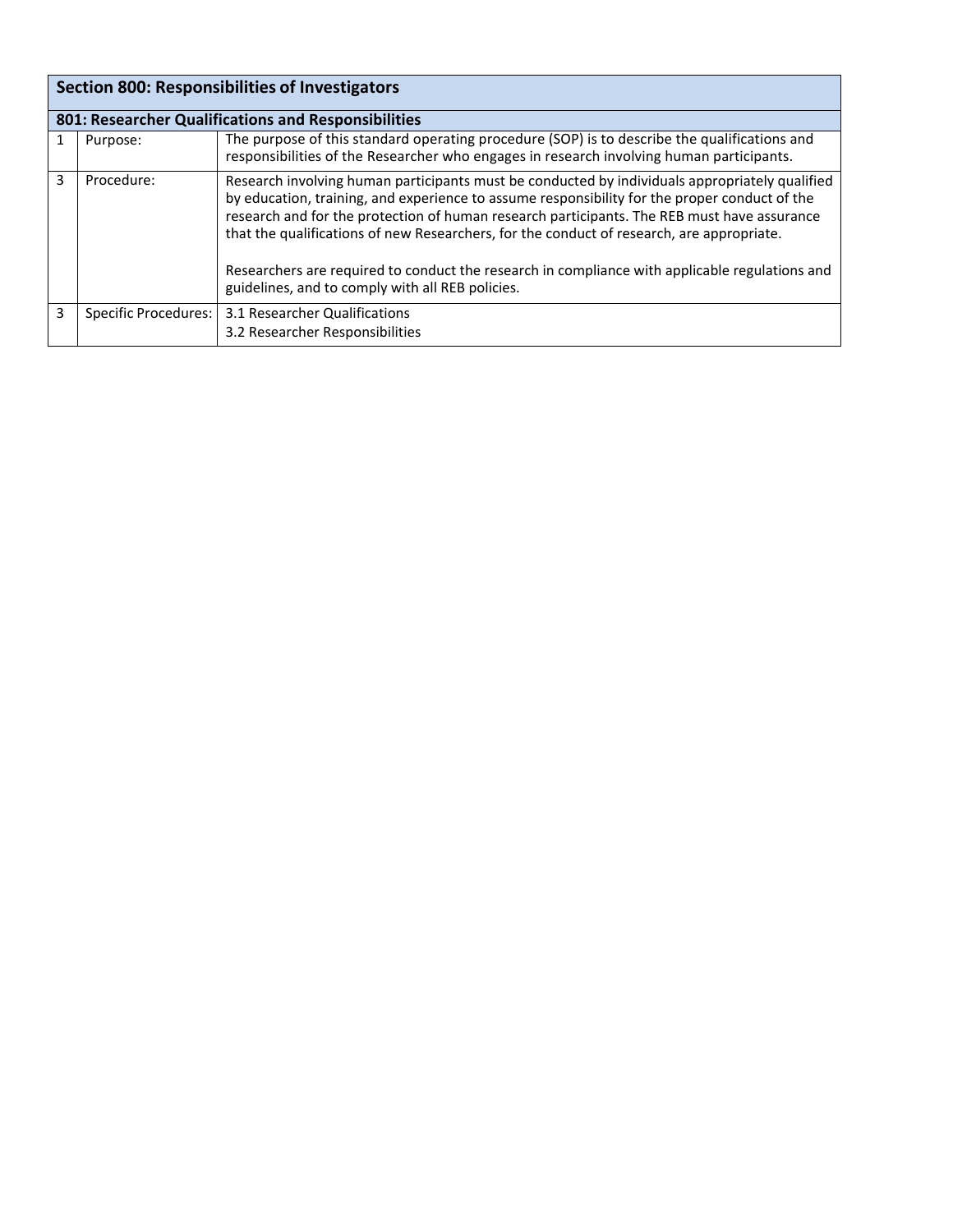|              | <b>Section 900: Quality Management</b> |                                                                                                                                                                                                                                                                                                                                                                                                                                                                                                                                                                                                                                                                                                                                                                                                                                                                                                                                                                                                                                                                                                                                                                                                                                                                                                                                                                                                                                                                                                                                                                                                                                                                                                                                                                      |  |  |
|--------------|----------------------------------------|----------------------------------------------------------------------------------------------------------------------------------------------------------------------------------------------------------------------------------------------------------------------------------------------------------------------------------------------------------------------------------------------------------------------------------------------------------------------------------------------------------------------------------------------------------------------------------------------------------------------------------------------------------------------------------------------------------------------------------------------------------------------------------------------------------------------------------------------------------------------------------------------------------------------------------------------------------------------------------------------------------------------------------------------------------------------------------------------------------------------------------------------------------------------------------------------------------------------------------------------------------------------------------------------------------------------------------------------------------------------------------------------------------------------------------------------------------------------------------------------------------------------------------------------------------------------------------------------------------------------------------------------------------------------------------------------------------------------------------------------------------------------|--|--|
|              | 901: Quality Assurance Inspections     |                                                                                                                                                                                                                                                                                                                                                                                                                                                                                                                                                                                                                                                                                                                                                                                                                                                                                                                                                                                                                                                                                                                                                                                                                                                                                                                                                                                                                                                                                                                                                                                                                                                                                                                                                                      |  |  |
| $\mathbf{1}$ | Purpose:                               | The purpose of this standard operating procedure (SOP) is to:<br>Describe the processes for monitoring, evaluating and improving the effectiveness of<br>the human research enterprise;<br>Define the policy regarding the compliance auditing of research studies under the<br>oversight of the Research Ethics Boards (REBs) operating under the direct authority of<br>the University of British Columbia (UBC);<br>Define and promote Researcher, Institution, and REB compliance with national and<br>international policies, regulations, and guidance, plus UBC Policy and Standard<br>Operating Procedures (SOPs), in the conduct of research;<br>Assure that research study participants' rights, safety, and welfare are protected;<br>Ensure research study data integrity and control of bias;<br>Foster a culture of responsible research conduct and review.                                                                                                                                                                                                                                                                                                                                                                                                                                                                                                                                                                                                                                                                                                                                                                                                                                                                                           |  |  |
| 3            | Procedure:                             | The University of British Columbia is responsible for conducting ongoing<br>oversight/continuing review of approved protocols of human participants research based<br>on applicable regulations and policy. The designated REB Office Personnel, within the<br>Office of Research Ethics at UBC, conducts the resultant compliance oversight activities<br>including routine and directed/for-cause inspections of REB approved protocols.<br>The process of Quality Assurance Inspections is meant to accomplish several important<br>purposes. First, it is intended to assure that human participants are properly protected, and<br>that the procedures used to accomplish this goal are carefully documented. Second, the<br>process is intended to assist Researchers in complying with the current regulatory standards<br>for protecting human participants and in avoiding any external sanctions that may result<br>from non-compliance with the standard of practice. Finally, this process is intended to<br>assure that the University of British Columbia and its affiliated institutions remain in good<br>standing with federal agencies having oversight of human participant's research activities.<br>Quality Management programs, Quality Assurance (QA), and Quality Control (QC) activities,<br>such as inspections of the REB and of Researchers, allow for a continuous evaluation and<br>subsequent assurance of the human research protection enterprise. Findings are measured<br>against established policies and procedures and all of the applicable ethical, legal, and<br>regulatory requirements. When areas for improvement are identified, corrective action is<br>taken including training, education, and the revision of SOPs. |  |  |
| 3            |                                        | Specific Procedures:   3.1 REB Quality Assurance Inspections (Internal)<br>3.2 Researcher Quality Assurance Inspections                                                                                                                                                                                                                                                                                                                                                                                                                                                                                                                                                                                                                                                                                                                                                                                                                                                                                                                                                                                                                                                                                                                                                                                                                                                                                                                                                                                                                                                                                                                                                                                                                                              |  |  |
|              |                                        | 3.3 Corrective Action<br>3.4 Documentation                                                                                                                                                                                                                                                                                                                                                                                                                                                                                                                                                                                                                                                                                                                                                                                                                                                                                                                                                                                                                                                                                                                                                                                                                                                                                                                                                                                                                                                                                                                                                                                                                                                                                                                           |  |  |
|              | 902: External Inspections or Audits    |                                                                                                                                                                                                                                                                                                                                                                                                                                                                                                                                                                                                                                                                                                                                                                                                                                                                                                                                                                                                                                                                                                                                                                                                                                                                                                                                                                                                                                                                                                                                                                                                                                                                                                                                                                      |  |  |
| 1            | Purpose:                               | The purpose of this standard operating procedure (SOP) is to describe the procedures to be<br>followed before, during and following an external inspection or audit.                                                                                                                                                                                                                                                                                                                                                                                                                                                                                                                                                                                                                                                                                                                                                                                                                                                                                                                                                                                                                                                                                                                                                                                                                                                                                                                                                                                                                                                                                                                                                                                                 |  |  |